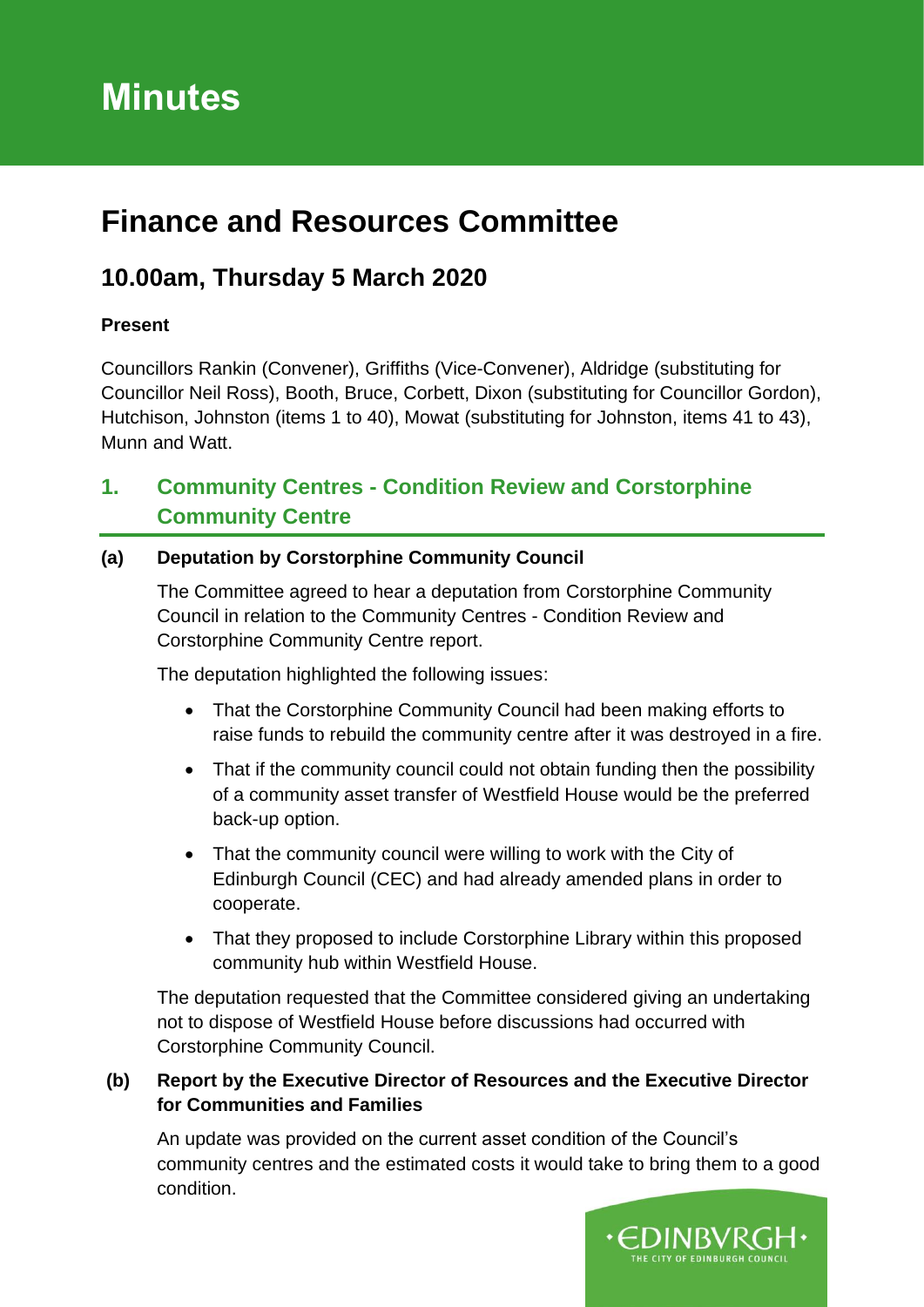It also provided an update on a request from the committee for Communities and Families officers to investigate the potential of creating a community hub in Corstorphine as part of wider discussions around supporting the development of the new Corstorphine Community Centre.

### **Motion**

To note that the UK government's budget statement would be on 11th March. This might have given rise to additional capital funding through Barnett consequentials. Council consideration of the use of any additional capital funding would include the content of this report.

moved by Councillor Rankin, seconded by Councillor Griffiths

### **Amendment 1**

- 1) To note the current asset condition status of the Council's community centres.
- 2) To note the currently unfunded capital investment required to bring the Council's Community Centre Buildings to a condition 'A' (good condition) standard was estimated to be £13.6m.
- 3) To agree that, in order to upgrade the condition of the community centres owned by the Council to a safe and satisfactory condition and to address the backlog of maintenance issues, the community centres should be added into the Asset Management Works Programme when it was renewed in 2023/24, subject to a prioritisation assessment of the outcomes and benefits that might be achieved from the investment.
- 4) To note that Council officers had reviewed the potential for a "hub" in Corstorphine and to consider that neither option of relocating the existing Corstorphine Library into the new Corstorphine Community Centre or the Library to the Community Centre site were viable.
- 5) To note the request from the Corstorphine Community Centre SCIO that the Council commit to taking no action to dispose of Westfield House until the SCIO had determined whether it could feasibly acquire it via a Community Asset Transfer.
- 6) To recognise that Corstorphine Community Centre had a viable business plan to run a self-funded annual programme of activities and therefore to agree to provide funding of £750,000 in the form of a secured capital investment from the Council's unallocated General Fund. The secured capital investment would take the form of a 'golden share' in the building incorporating rights to a proportionate share of any capital proceeds in the event that the building ceased to be used as a community centre at any future time.
- moved by Councillor Hutchison, seconded by Councillor Aldridge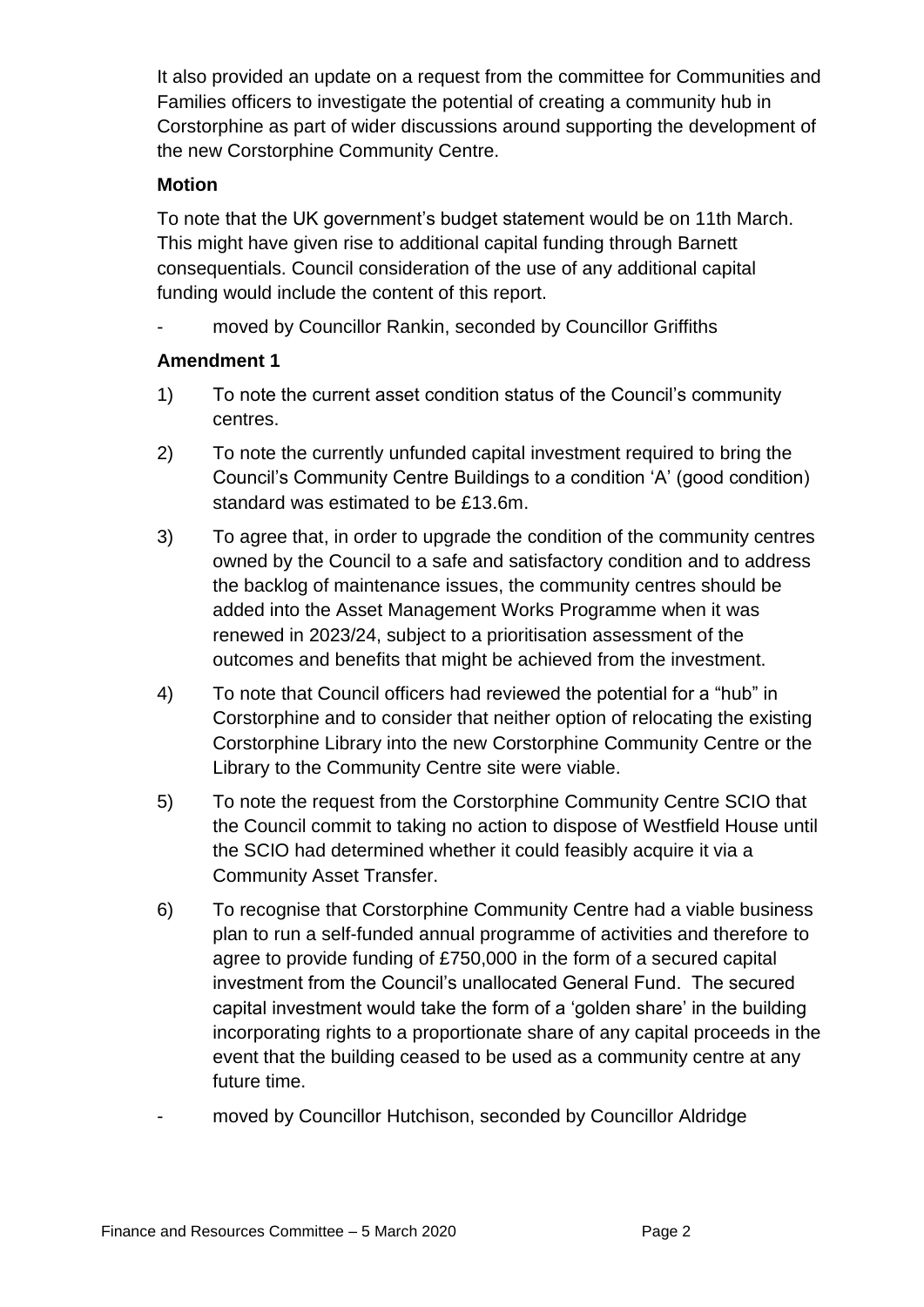#### **Amendment 2**

- 1) To note the current asset condition status of the Council's community centres.
- 2) To note the currently unfunded capital investment required to bring the Council's Community Centre Buildings to a condition 'A' (good condition) standard was estimated to be £13.6m.
- 3) To note that Council officers had reviewed the potential for a "hub" in Corstorphine and to consider that neither option of relocating the existing Corstorphine Library into the new Corstorphine Community Centre or the Library to the Community Centre site were viable.
- 4) To note the request from the Corstorphine Community Centre SCIO that the Council commit to taking no action to dispose of Westfield House until the SCIO had determined whether it could feasibly acquire it via a Community Asset Transfer.
- 5) To recognise the £13.6m needed to bring community centres up to Condition A standard and that should be considered as part of the capital budget strategy in future years.
- 6) To also, however, recognise that not all works were of equal urgency and, while condition A should be the end destination, works could be carried out to bring standards up meantime, consistent with safe building use and good property maintenance.
- 7) To request a further report in one cycle setting out a costed priority plan of investment to tackle the most immediate investment needs subject to assessment of overall suitability, best value and ongoing considerations of service redesign.
- 8) To note that this prioritised plan should be considered as part of the capital budget strategy post 2022; or sooner, should additional capital be allocated or capital slippage identified meantime.
- moved by Councillor Corbett, seconded by Councillor Booth

#### **Voting**

#### **First Vote**

The voting was as follows:

| For the Motion  | -                        | 5 votes |
|-----------------|--------------------------|---------|
| For Amendment 1 | $\blacksquare$           | 4 votes |
| For Amendment 2 | $\overline{\phantom{0}}$ | 2 votes |

(For the Motion: Councillors Dixon, Griffiths, Munn, Rankin and Watt.

For Amendment 1: Councillors Aldridge, Bruce, Hutchison and Johnston.

For Amendment 2: Councillors Booth and Corbett.)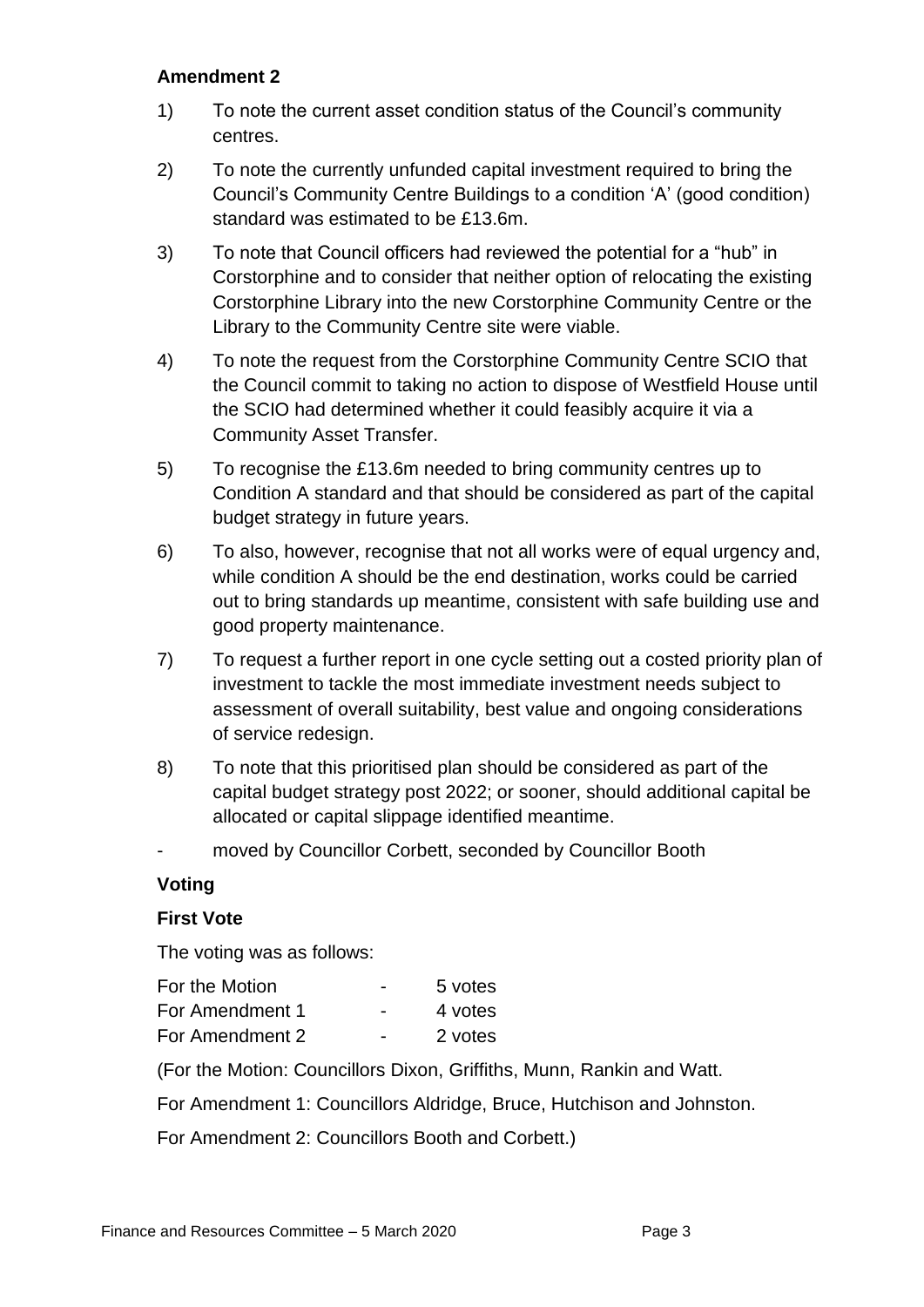There being no overall majority, Amendment 2 fell and a second vote was taken between the Motion and Amendment 1.

### **Second Vote**

The voting was as follows:

For the Motion Theorem **France For the Motion** For Amendment 1 and 1 and 1 and 1 and 1 and 1 yotes

(For the Motion: Councillors Dixon, Griffiths, Munn, Rankin and Watt.

For Amendment 1: Councillors Aldridge, Bruce, Hutchison and Johnston.

Abstentions: Councillors Corbett and Booth.)

### **Decision**

To approve the motion by Councillor Rankin.

# **2. Deputation – Edinburgh World Heritage**

The Committee agreed to hear a deputation from Corstorphine Community Council in relation to item 42 of this minute – Tron Kirk, Edinburgh.

The deputation highlighted the following issues:

- Edinburgh World Heritage (EWH) was a long-term partner of the CEC set up to preserve sites of Edinburgh's heritage.
- That the aim of EWH was for the Tron Kirk to be a significant heritage landmark between the Old Town and the New Town of Edinburgh and would meet the following four objectives:
	- Engaging people of all backgrounds with Edinburgh's heritage.
	- Strengthening the identity of communities.
	- Transforming the local environment.
	- Conserving a beloved landmark of the city.
	- That work to preserve it would be carried out through workshops, apprenticeships and volunteer work.
	- That EWH proposed there would be no entry fee for the Tron Kirk.

The deputation requested that the Committee considered:

- Changes to the short-term lease for the building.
- A commitment in principle from CEC to contribute towards the 10% of the building costs.
- A contribution of 10% of the revenue subsidy that would go towards ongoing revenue and running costs once the Tron Kirk was opened to the public

The Convener advised the deputation that the report on the Tron Kirk, Edinburgh was likely to be considered in private.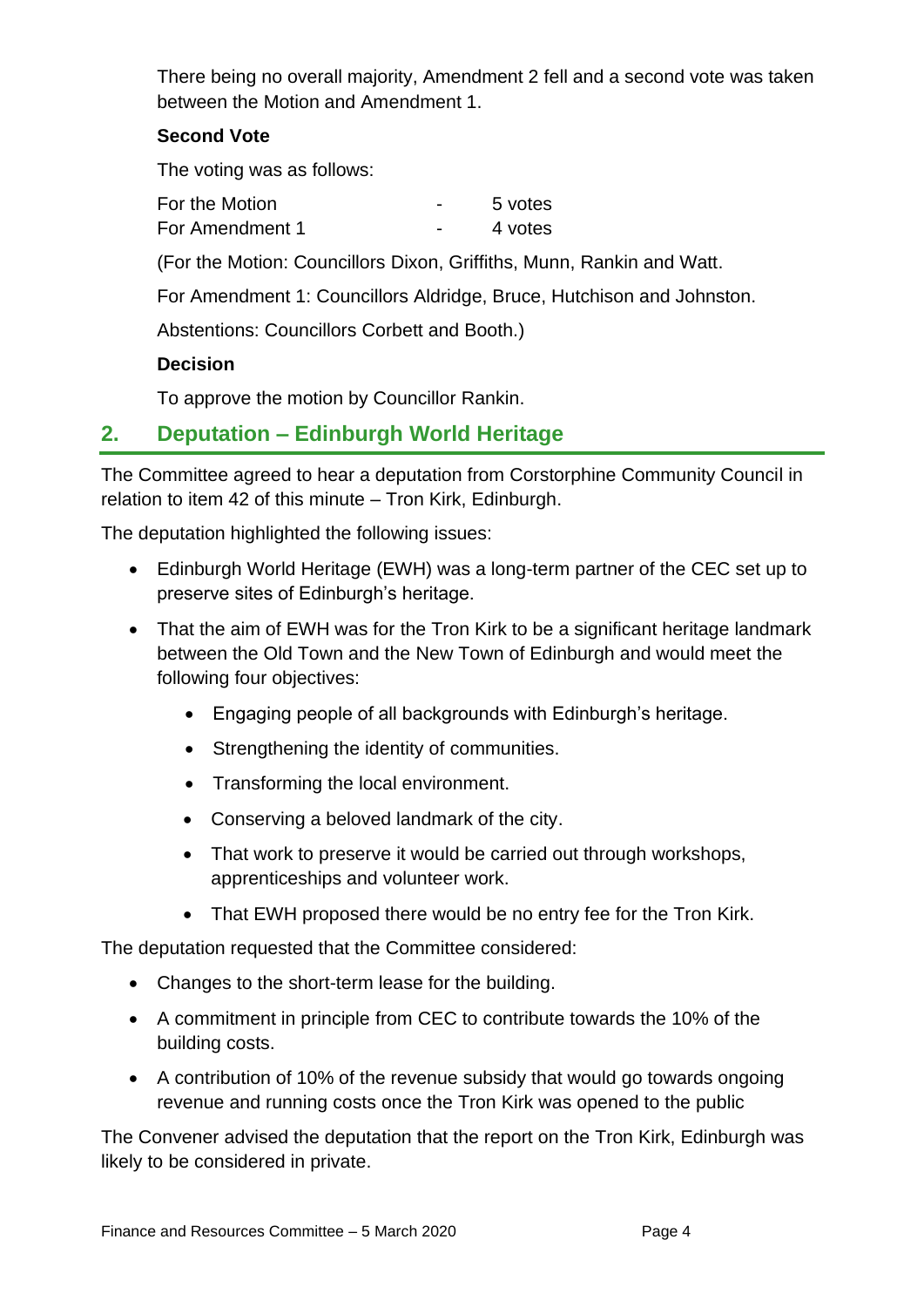# **3. Minutes**

#### **Decision**

To approve the minute of the Finance and Resources Committee of 23 January 2020 as a correct record.

### **4. Work Programme**

The Finance and Resources Committee Work Programme as at 5 March 2020 was submitted.

#### **Decision**

To note the Work Programme.

(Reference – Work Programme 5 March 2020, submitted.)

### **5. Rolling Actions Log**

The Finance and Resources Committee Rolling Actions Log as at 5 March 2020 was submitted.

#### **Decision**

1) To agree to close the following actions:

Action 2 – Temporary Accommodation Off-Contract Waiver

Action 7 – Proposed New Lease, St Brides Community Centre, 10 Orwell Terrace, Edinburgh

Action 8 – Council Change Strategy: Planning for Change and Delivery Services 2019-2023

Action 9 – Capital Budget Strategy 2020-2030

Action 12 – Change and Budget Citizen Focus Groups Report

Action 14 – The Supply of Liquid Fuel

Action 15 – Revenue Monitoring 2019/20 – Month Eight Position

2) To otherwise note the remaining outstanding actions.

(Reference – Rolling Actions Log 5 March 2020, submitted.)

### **6. Business Bulletin**

The Finance and Resources Committee Business Bulletin for March 2020 was submitted.

#### **Decision**

To note the Business Bulletin.

(Reference – Business Bulletin 5 March 2020, submitted.)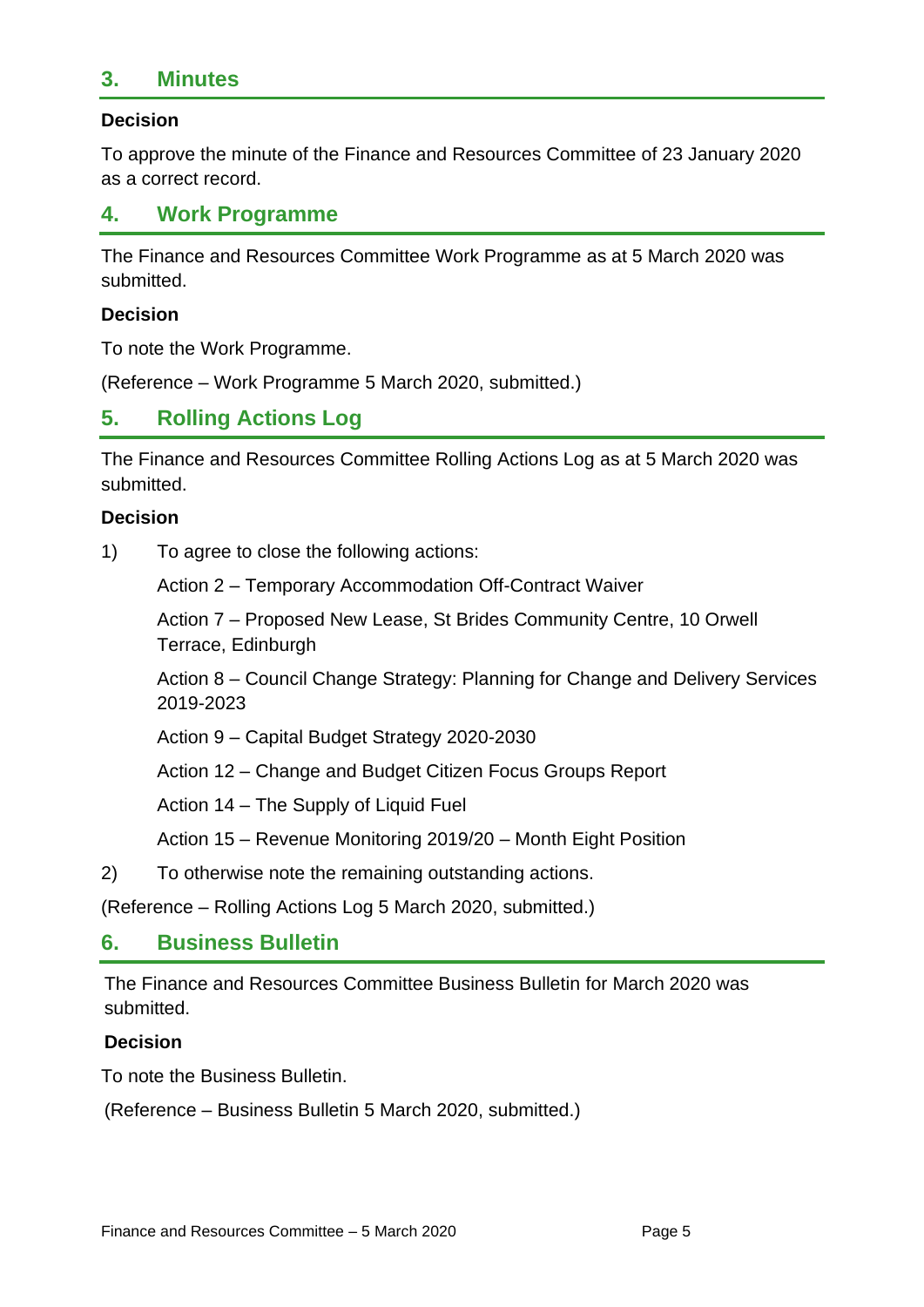# **7. Asset Management Strategy Transformation Programme - Update**

The Council's 2015 Asset Management Strategy (AMS) and the associated transformation programme were developed to create a credible, focused and financially sustainable delivery plan for the Council's operational and commercial property estates, as well as the in-house delivery teams within the Property and Facilities Management Division.

An update on the current position of the AMS was provided.

### **Decision**

- 1) To note the update on the component parts of the Asset Management Strategy Programme and approve to close this programme and associated reporting arrangements.
- 2) To note the strategic direction of travel for the future associated with a Land/Asset Commission and approach and service design led programme, with a report to be submitted to Committee on this revised approach in May 2020.

(References – Finance and Resource Committee 24 September 2015 (item 2); report by the Executive Director of Resources, submitted.)

# **8. Asset Management Works Programme – 2019/20 Update**

In January 2018, a new five-year Asset Management Works (AMW) Programme to upgrade property condition was approved, running from 2018/19 to 2022/23. This programme was designed to, first stabilise, and then upgrade the condition of the Council's operational estate to a safe and satisfactory condition and to address the backlog of maintenance issues.

An update was provided on the progress of the AMW Programme as the programme approached the second full year of delivery and provided details of the improvements achieved and their positive impact on the condition of the Council's operational estate.

### **Decision**

- 1) To note the continuing positive impact of the Asset Management Works Programme on the Council's operational estate, by creating much improved environments for users, particularly primary schools.
- 2) To note the improvement in condition of the operational assets and the benefits it brought to the stakeholders, with an estimated 6% improvement in building condition over the past two years and that this would accelerate during 2020/21.
- 3) To note the 2019/20 spend up to end December 2019 had already exceeded the planned 2019/20 budget with a current spend of 122% against budget; and a forecast outturn of 140% by end March 2020, covered by accelerating budgets.
- 4) To note the main challenges encountered, the main risks in the future and the measures being taken to mitigate these risks.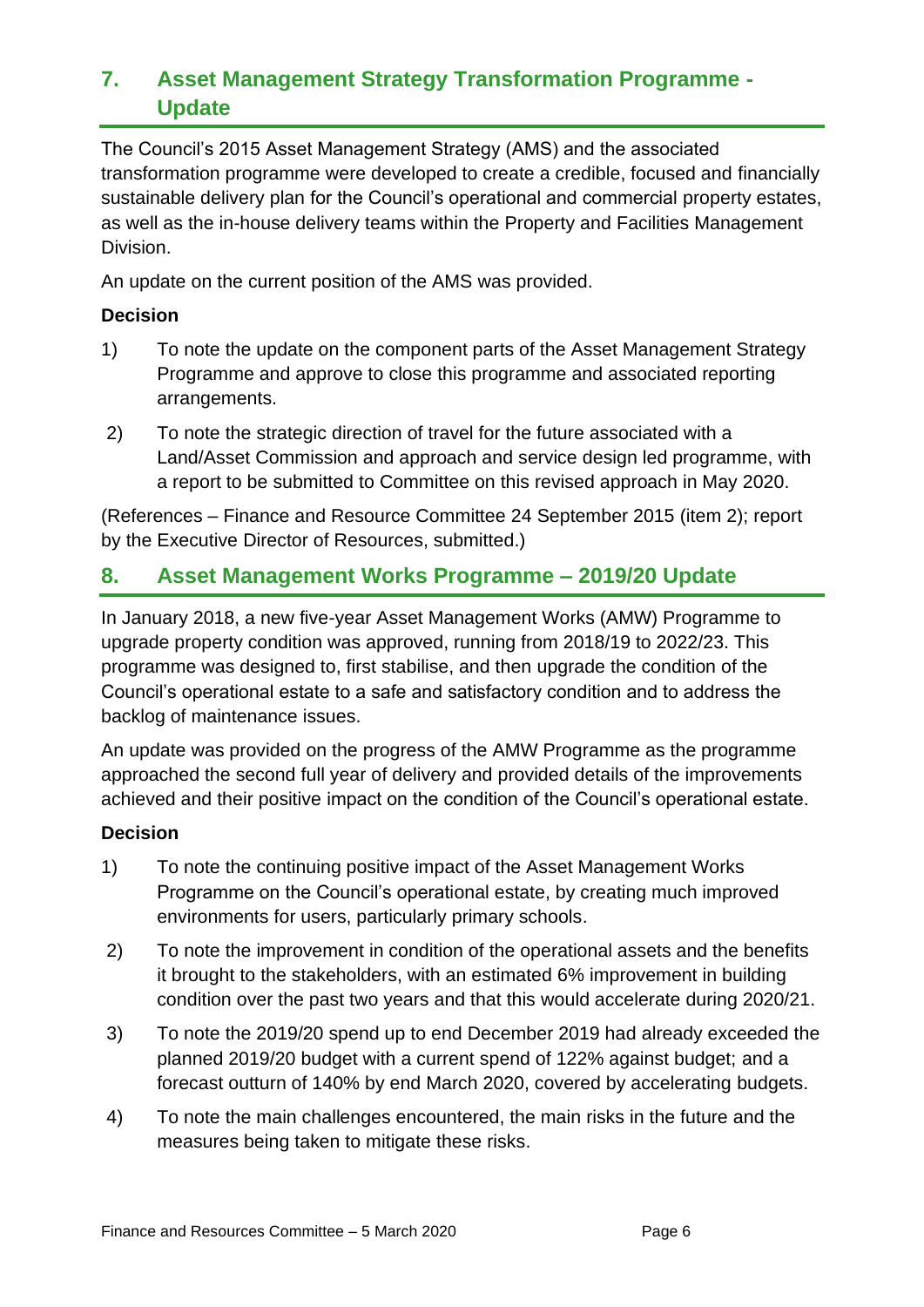- 5) To note the forecast additional funding beyond the current programme proposed in the Capital Budget Strategy to ensure progress could be maintained.
- 6) To agree to provide clearer before and after photos once the works had been completed.
- 7) To agree to circulate to members further information on the projects that had been done to date and on the approach to future energy efficiency projects.

(References – Finance and Resource Committee 23 January 2018 (item 4); report by the Executive Director of Resources, submitted.)

# **9. Extension to Existing Property Repairs and Maintenance Contract**

Under Waiver of the Contract Standing Orders, approval was sought to extend the existing Property Repair and Maintenance Contracts until the completion of the procurement exercise for the re-tendering process.

### **Decision**

- 1) To approve the proposed extension to the following contracts for a period of 6 months with the option to extend further:
	- i) Statutory Compliance and Inspection Testing of Mechanical and Electrical (planned and reactive services) and Fabric (planned services) to FES FM Ltd, Servest Ltd and Skanska Rashleigh Weatherfoil Limited with an estimated contract value of £8m per annum.
	- ii) General building repairs and maintenance to James Breck Ltd, Response Building and Maintenance Ltd and Saltire Roofing and Building Ltd, with an estimated contract value of £0.9m per annum.
	- iii) Minor works and decoration repairs and maintenance to Bell Group UK Ltd, H&J Martin Ltd and Response Building and Maintenance Ltd, with an estimated contract value of £0.5m per annum.
	- iv) Plumbing, jetting and drainage repairs and maintenance to J B Bell and Co and Response Building and Maintenance Ltd, with an estimated contract value of £0.85m per annum.
	- v) Blacksmith repairs and maintenance to Orbis Ltd, with an estimated contract value of £0.65m per annum.
	- vi) Joinery repairs and maintenance to Response Building and Maintenance Ltd, with an estimated contract value of £0.4m per annum.
	- vii) Lift and Escalator repair and maintenance to Kone Plc, Orona Limited and Consult Lift Services Ltd, with an estimated contract value of £0.4m per annum.
- 2) To note that the Contracts were previously extended until 1 April 2020 by Waiver to the Council's Contract Standing Order on 16 August 2018 following approval at Finance and Resources Committee.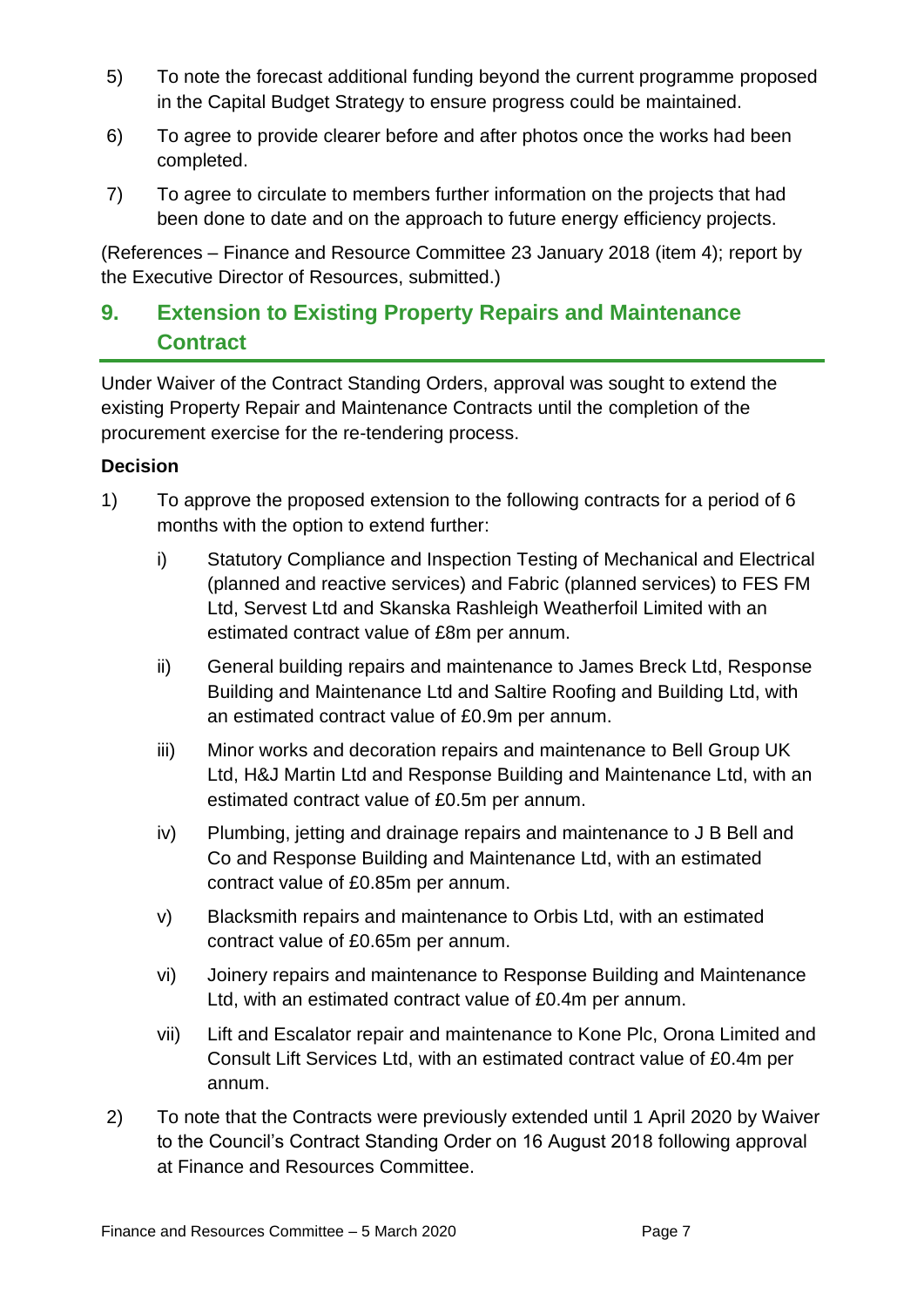3) To note that due to the scale and complexity of the procurement process and transformation of the delivery of Hard FM Services, this further Waiver was required to ensure that critical repairs and maintenance could continue.

(References – Finance and Resource Committee 16 August 2018 (item 20); report by the Executive Director of Resources, submitted.)

# **10. Workforce Dashboard – December 2019**

Details were provided of workforce metrics for the core and flexible workforce, absence, transformation/redeployment, risk, and performance for December 2019, together with a comparison with the previous data reported for October 2019.

### **Decision**

- 1) To note the workforce information contained in the dashboard.
- 2) To approve that the Annual Workforce Controls report be aligned to the Council's Financial Year, rather than Calendar Year in the future to enhance reporting consistency.

(References – Finance and Resources Committee 10 October 2019 (item 10); report by the Executive Director of Resources, submitted.)

# **11. Health and Safety Performance in 2019**

Details were provided on the Council's health and safety performance in 2019. The focus during 2019 was to continue to deliver the Council Health and Safety Strategy and Plan for 2018-20.

### **Decision**

- 1) To note the health and safety progress and performance in 2019.
- 2) To agree to check if the incident of the death in the care home occurred during the reporting period or if it had been omitted from the report.

(References – Finance and Resources Committee 27 March 2018 (item 13); report by the Executive Director of Resources, submitted.)

# **12. Sustainable Procurement Strategy 2020-2025**

A new five year Sustainable Procurement Strategy for the Council was submitted for approval. The Strategy would replace the current Commercial and Procurement Strategy which would end in March 2020. The Strategy placed sustainability at the heart of the Council's procurement programme for the next five years, to ensure that the Council's considerable spending power was used to promote those economic, environmental and social outcomes that support growth, and simultaneously assist the Council in addressing the challenges that the city was facing.

### **Decision**

1) To note the report.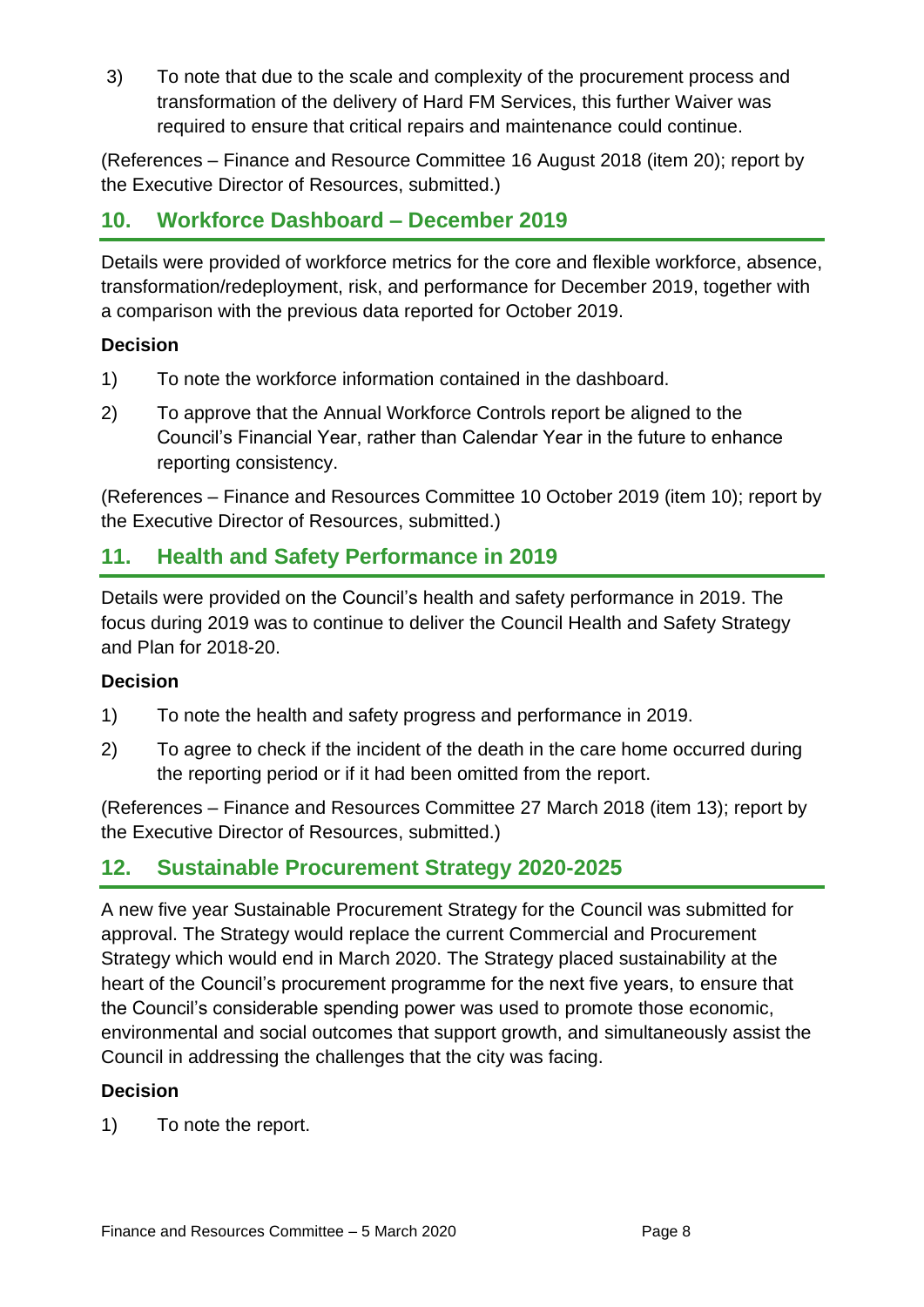2) To approve the adoption of the Sustainable Procurement Strategy which would be effective from 1 April 2020 to 31 March 2025, subject to annual review as outlined in this report.

(References – Finance and Resource Committee 15 August 2019 (item 16); report by the Executive Director of Resources, submitted.)

# **13. Revenue Maximisation Project Update**

An update was provided on the Revenue Maximisation project work that had been undertaken since last reported to committee in 2019.

## **Decision**

- 1) To note the update on the Revenue Maximisation project work in readiness for the 2020/21 financial year.
- 2) To delegate authority to the Executive Director of Resources, in consultation with the Convener and Vice-Convener of Finance and Resources, to appoint an appropriate partner.

(References – Finance and Resource Committee 10 October 2019 (item 9); report by the Executive Director of Resources, submitted.)

# **14. Capital Strategy 2020-30 – Annual Report**

The proposed capital strategy was set out, which provided a high-level overview of how capital expenditure, capital financing and treasury management activity contribute to the infrastructure and provision of services for the benefit of Edinburgh communities and citizens.

# **Decision**

- 1) To note the Capital Strategy, as set out in Appendix 1.
- 2) To refer to full Council for approval.
- 3) To note the potential implications of International Financial Reporting Standard (IFRS) 16 – Leases on future iterations of the Capital Strategy.
- 4) To note that the Council had set an ambitious target for Edinburgh to be a Carbon Neutral city by 2030 which would inform all future capital budget considerations.

(References – Finance and Resource Committee 14 February 2020 (item 3); report by the Executive Director of Resources, submitted.)

# **15. Annual Treasury Management Strategy 2020/21**

The Treasury Management Strategy for the Council for 2020/21 was set out, comprising an Annual Investment Strategy and a Debt Management Strategy. There was a statutory requirement for Council to approve this in advance of the new financial year.

# **Decision**

1) To note the Annual Treasury Strategy 2020/21.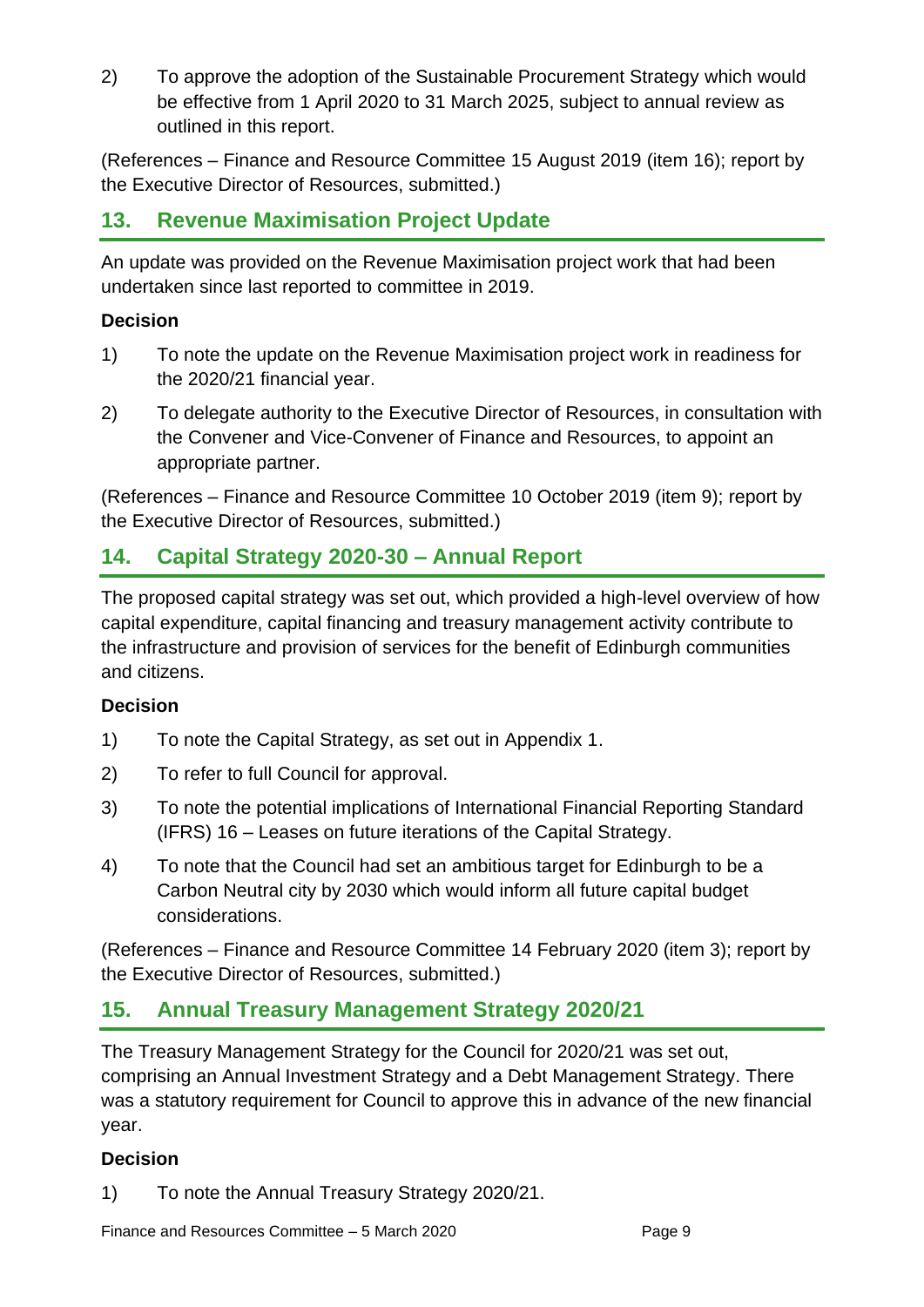- 2) To refer the report to the City of Edinburgh Council for approval of the report and the change to the Council's Treasury Management Policy Statement and subsequent remit by the City of Edinburgh Council to the Governance Risk and Best Value Committee for scrutiny.
- 3) To note the key points in the report, that:
	- The Council's total capital expenditure was forecast to be £2.104bn between 2019/20 and 2023/24 with an underlying need to borrow at 31 March 2024 forecast to be £2.310bn.
	- The Council would continue to fund its Capital Financing Requirement from temporary investment balances over the next year.
	- The Council would continue to seek opportunities to mitigate future interest rate risk with alternatives to the Public Works Loan Board (PWLB) and lock out the risk where appropriate.

(Reference – report by the Executive Director of Resources, submitted.)

# **15. Edinburgh Local Development Plan Action Programme 2020 – Financial Assessment**

An update was provided on the financial implications of the infrastructure set out in the Local Development Plan Action Programme on future capital and revenue budgets, and the potential funding sources available to the Council to support this infrastructure.

# **Decision**

- 1) To note the adopted Action Programme 2020.
- 2) To note the high-level costs implications arising from the Action Programme as set out below.
- 3) To note the progress on prioritising the delivery of infrastructure actions arising from the Local Development Plan.

(References – Planning Committee 26 February 2020 (item 3); report by the Executive Director of Place, submitted.)

# **16. Edinburgh Living LLPs: Acquisition of Homes 2020/21**

On 1 February 2018, the City of Edinburgh Council agreed to establish two Limited Liability Partnerships (LLPs) with Scottish Futures Trust (SFT) to deliver 1,500 homes for market and mid-market rent to be let to households on low to moderate incomes.

The transfer of 327 homes to Edinburgh Living had already been approved with 150 homes now in the ownership of Edinburgh Living. The remaining 177 homes approved for transfer would be purchased by Edinburgh Living by April 2021. Approval was sought to transfer a further 173 homes to Edinburgh Living with the committee being asked to note the lending and capital advances required for Edinburgh Living to complete the purchase.

The committee was also asked to note the requirement for an increase in the level of lending and capital advances in relation to the previous approved transfers, following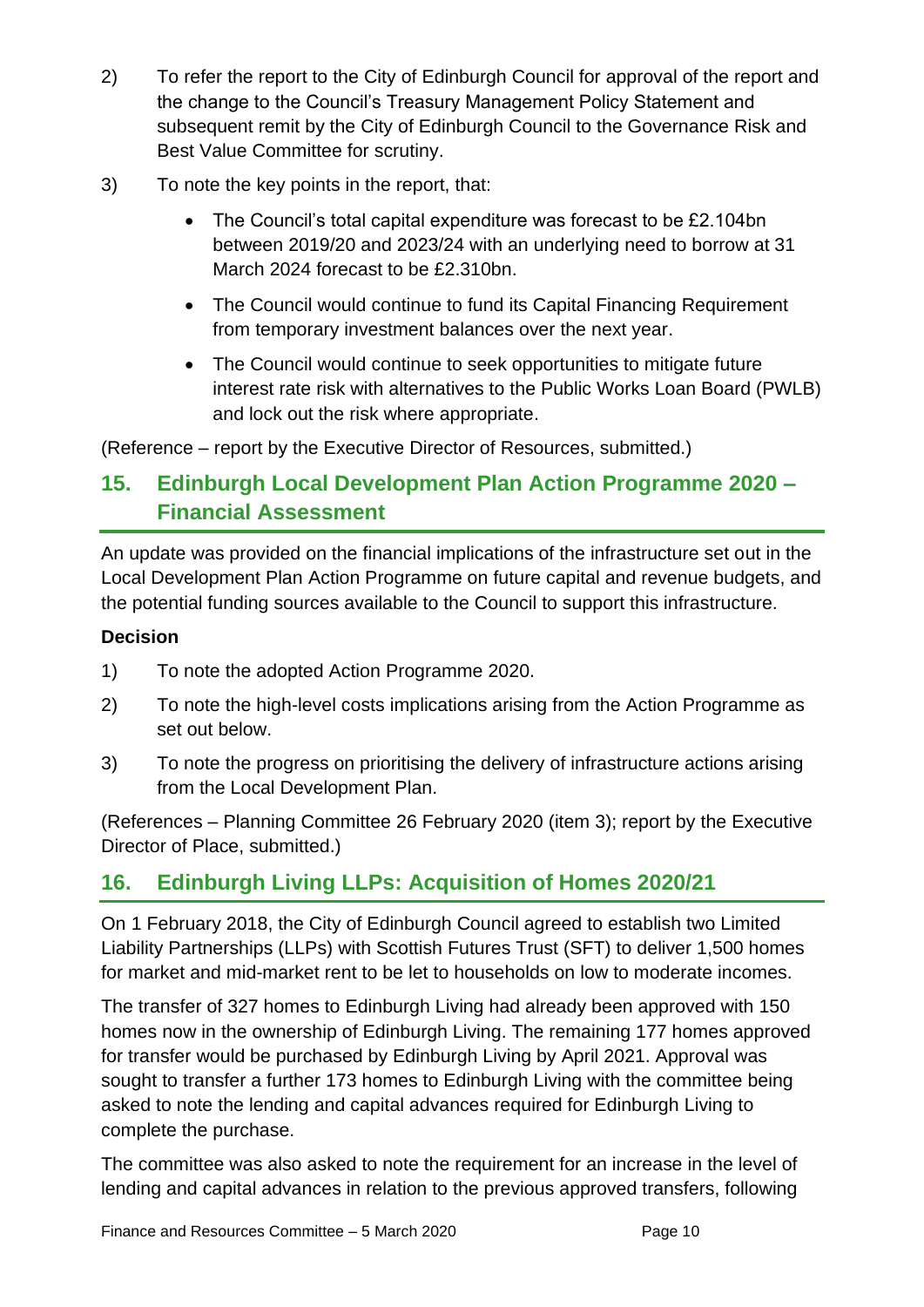an annual reconciliation of the lending approvals which were based on estimated figures. This would ensure that all costs associated with the delivery of these homes were covered by the LLP.

## **Decision**

- 1) To agree the transfer of 173 homes constructed as part the Council's housebuilding programme, from the Housing Revenue Account (HRA), to Edinburgh Living mid-market rent and market rent LLPs in 2020/21.
- 2) To note the requirement for the Council:
	- i) To lend to the mid-market rent and market rent LLPs to enable them to purchase the 173 homes.
	- ii) To revise the lending by up to £2m for homes already approved for purchase by the LLPs.
	- iii) To provide corresponding capital advances from the Loans Fund based on a repayment profile using the funding / income method, as set out in Appendix 1.
- 3) To refer the report to Council for approval.

(References – Act of Council No 9 of 1 February 2018; report by the Executive Director of Place, submitted.)

# **17. Provision of Registrar Services Update**

An update was provided on the provision of Registrar Services in Edinburgh and the number of registration events that took place at Leith and South Queensferry Registrar offices were outlined.

# **Decision**

- 1) To note the review undertaken of Registration Services at both Leith and South Queensferry Registrar offices.
- 2) To approve a change to the opening hours at the Leith Registrar office, reducing service operations to; three days per week recording registration events only. It was proposed that opening days for Leith office would be Monday, Thursday and Friday noting that adjustments may need to be made due to public holidays.
- 3) To approve a change to the opening hours at South Queensferry Registrar office to four days per week for recording registration events and also conducting civil ceremonies. It was proposed that opening days would be Monday, Tuesday, Thursday and Friday with the option, depending on customer demand, for opening on Saturday and/or Sunday for ceremonies.

(References – Finance and Resource Committee 12 June 2018 (item 20); report by the Executive Director of Place, submitted.)

# **18. Fleet Renewal Programme**

An update was provided on the fleet renewal programme and the proposed for capital investment of up to £12.563m (for up to 215 vehicles to be replaced). This would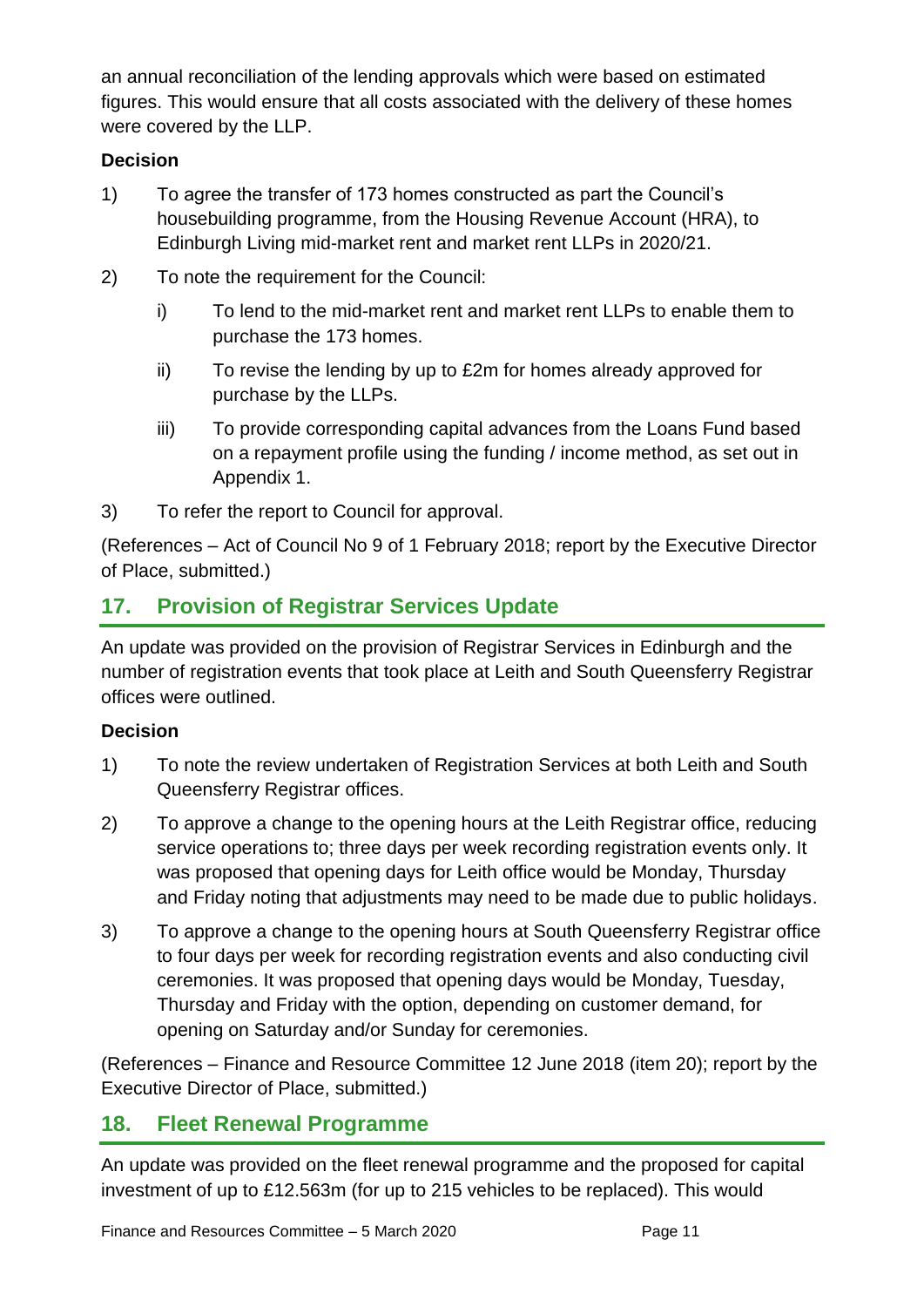ensure the Council's vehicle fleet was reliable, fit for purpose and contributed towards carbon reductions and improved air quality. The procurement of these vehicles would be undertaken using a number of national frameworks and was expected to commence in March 2020.

### **Decision**

- 1) To endorse the planned fleet replacement strategy to meet key service requirements, delivering a modern fleet of vehicles which complied with the proposed Low Emission Zone (LEZ) and explored the emerging technology available for alternatively powered vehicles.
- 2) To note the proposed capital investment in the Council's vehicle fleet of up to £12.563m, as detailed in Appendix 1.
- 3) To note that investment would be funded from savings made through a review of the Council's fleet and supplemented by third party grants for electric vehicles and infrastructure.
- 4) To approve the programme of contracts within this programme (as set out in Appendix 1 to the report) and delegate responsibility to award all of the contracts to the Executive Director of Place.
- 5) To agree to circulate a briefing note to members on the impact of vehicle reduction on the mobile library service and to give assurances that changes to the service would be brought back as a report to committee.

(Reference – report by the Executive Director of Place, submitted.)

# **19. Framework Agreement for Estates Management Services**

Approval was sought to award a framework agreement to idverde for Estates Management Services. This framework, required by the Housing Service, would cover the clearance and minor works to garden areas and the provision of security measures as part of letting Council homes as well as responsive grounds maintenance and the removal of rubbish to maintain the standard and safety of the local environment for residents.

### **Decision**

- 1) To approve the award of a single supplier framework agreement for estates management services, that included garden and estates clearance, minor works and property security services for Council homes to idverde Ltd.
- 2) To approve the commencement of the framework agreement from 1 June 2020 for a period of two years, with the option to extend for two years at 12 month intervals, until 30 May 2024, at an estimated cost of £1.8m over the four years.

(References – Finance and Resource Committee 4 December 2018 (item 20 and 21); report by the Executive Director of Place, submitted.)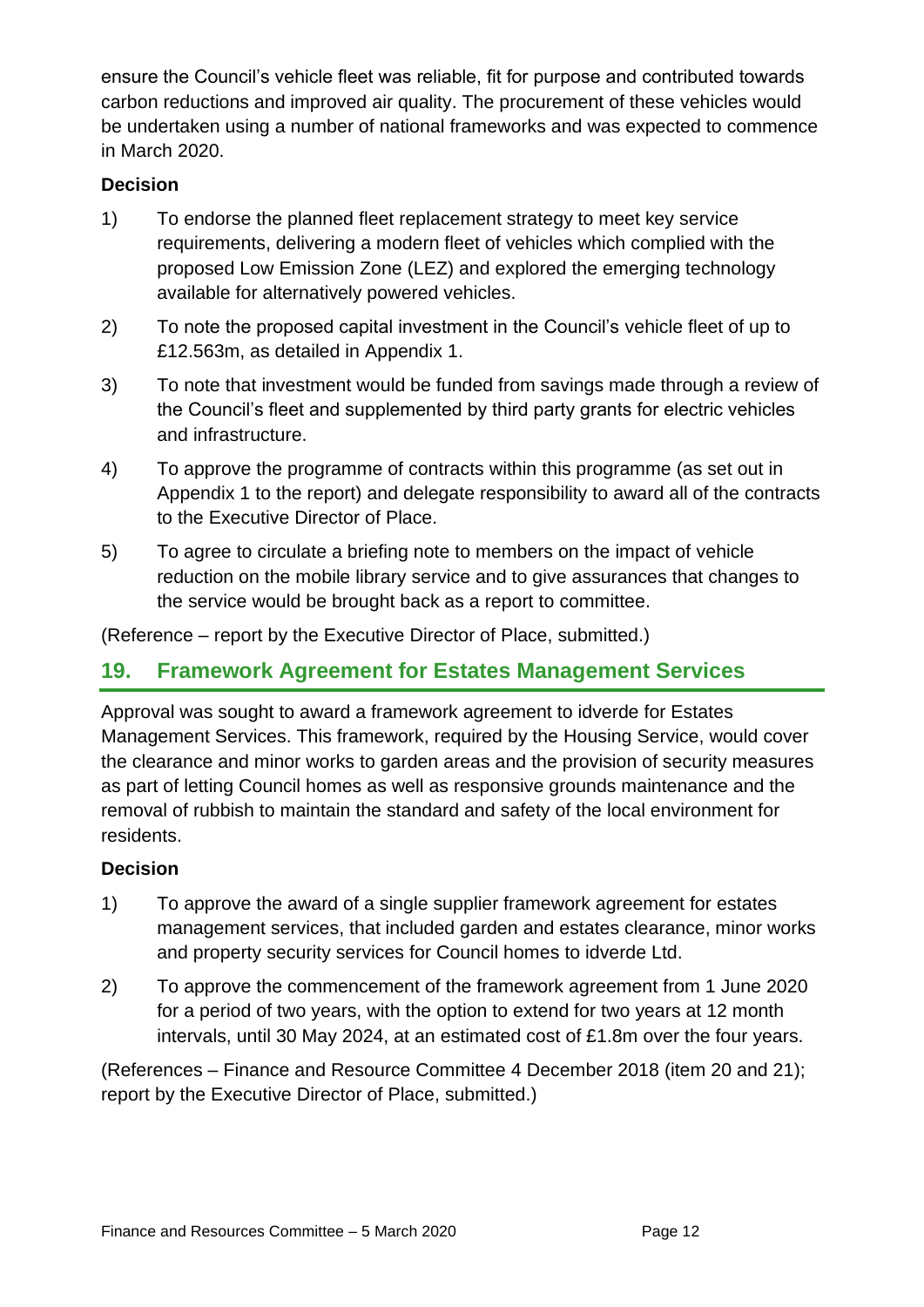# **20. Award of Support to Establish a Home Framework Agreement**

Approval was sought to award a framework agreement to a consortium known as Gateway to Homes and Communities. This framework would provide furnishings and support commencing on 1 April 2020, for a period of five years with two optional 12 month extensions, at an estimated annual value of £220,000 and a total estimated value of £1,540,000.

### **Decision**

- 1) To approve the award of a Framework Agreement to assist with homelessness prevention. This framework would provide furnishings and support for new tenants to establish and sustain a home, to a consortium known as Gateway to Homes and Communities. There were two consortium partners, Bethany who the Council were contracting with as lead partner and Fresh Start.
- 2) To approve the commencement of the framework on 1 April 2020, for a period of five years with two optional 12-month extensions, at a total estimated value of £1,540,000.

(Reference – report by the Executive Director for Communities and Families, submitted.)

# **21. Renewal of NHS Service Level Agreements**

Approval was sought for the extension to funding arrangements for NHS Service Level Agreements (SLA).

### **Decision**

To approve the extension of Service Level Agreement contracts for children's services with the NHS, to the value of £790,000, listed at Appendix 1, from 1 April 2020.

(Reference – report by the Executive Director for Communities and Families, submitted.)

# **22. Edinburgh PSP Phase Two Extension and Thrive Edinburgh Procurement Process**

Approval was sought for the extension of the current Wellbeing Public Social Partnership (PSP) contracts until 30 September 2020, with a total value of £1,055,000.

### **Decision**

To approve the extension of current contract agreements under the Edinburgh Wellbeing PSP Phase one for an additional six months at maximum total cost of £1,055,000. This was to support extension of the agreed procurement process with new contracts being in place by 1 October 2020.

(Reference – report by the Chief Officer, Edinburgh Health and Social Care Partnership, submitted.)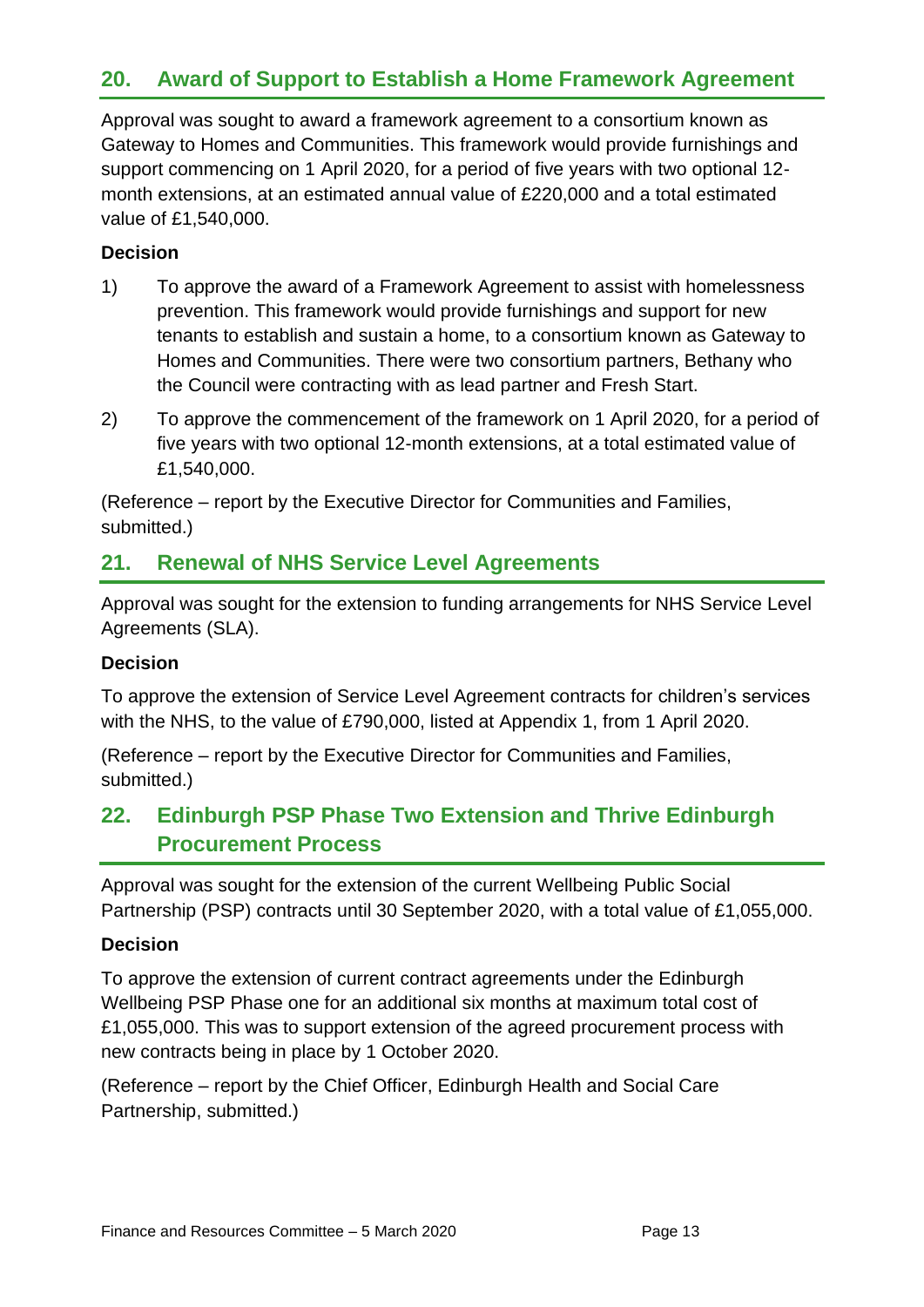# **23. Waiver for Extension of Managed Print Service**

Approval was sought for an extension to the current Managed Print Service contract with Xerox. This would allow completion of a tender exercise, award of contract and subsequent transition to a new contract which would include the physical replacement of printing devices and associated services.

#### **Decision**

- 1) To approve a ten-month extension of the current Managed Print Service at a cost of £800,000.
- 2) To agree to circulate a briefing note on the paperless strategy.

(Reference – report by the Executive Director of Resources, submitted.)

# **24. Provision of Lunches and Refreshments for Councillors**

In response to a motion by Councillor Neil Ross to Council, a decision was sought on how the cost of Council lunches and refreshments should be accounted for.

#### **Motion**

To delegate to the Executive Director of Resources to work with business managers or support staff to implement an appropriate process to cover the cost of Council lunches for Councillors and officers, including the option of appropriate contributions, and explore cross-departmental recharging with appropriate officers for catering such as the Licensing Board and Regulatory Committee.

motion by Councillor Rankin, seconded by Councillor Griffiths

#### **Amendment**

- 1) To cease to provide free lunch at meetings of Full Council, Licensing Sub Committee and Licensing Board.
- 2) To cease to provide free refreshments in the members' lounge and to internal meetings of councillors.
- motion by Councillor Corbett, seconded by Councillor Booth

### **Voting**

For the motion **For the motion For the motion** For the amendment - 5 votes

(For the motion: Councillors Aldridge, Dixon, Griffiths, Munn, Rankin and Watt.

For the amendment: Councillors Booth, Bruce, Corbett, Hutchison and Johnston.)

#### **Decision**

To approve the motion by Councillor Rankin.

(References – Act of Council No 11 of 21 November 2019; report by the Executive Director of Resources, submitted.)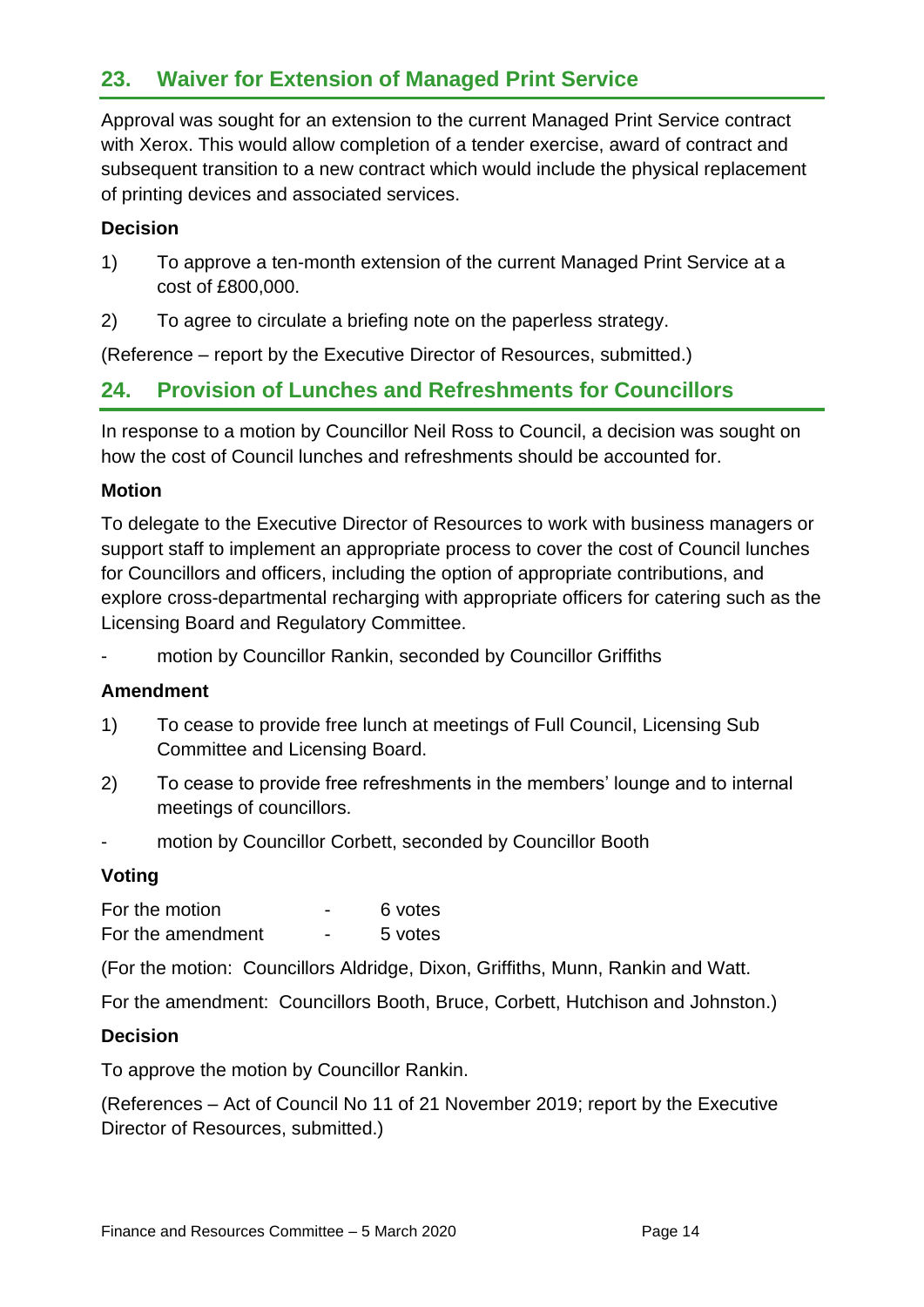# **25. Contract Award and Procurement Programme (Period 1 July to 31 December 2019)**

An update was provided on the scope of contracts awarded across the Council in the period 1 July to 31 December 2019. This provided visibility of contracts awarded by officers under delegated authority, inclusive of direct contract awards not openly tendered due to specific circumstance permitted in the relevant procurement regulations and those awarded following a waiver of the Council's Contract Standing Orders. Visibility was also provided of the forthcoming procurement programme in relation to expected higher value contracts across the Council.

#### **Decision**

- 1) To note the contents of the report and the contract awards made by officers under delegated authority.
- 2) To note that a further report would be submitted to the Committee in approximately six months' time.

(Reference – report by the Executive Director of Resources, submitted.)

# **26. Summary Report on Property Transactions concluded under Delegated Authority**

The committee was advised of all lease agreements concluded in terms of the Council's Scheme of Delegation to Officers.

### **Decision**

To note the 35 transactions detailed in the appendix to the report had been concluded in terms of the Council's Scheme of Delegation to Officers.

(Reference – report by the Executive Director of Resources, submitted.)

# **27. Port Edgar Marina, South Queensferry- Proposed Lease Variation**

Port Edgar Holdings Limited (PEHL) had requested a variation to their lease of Port Edgar Marina to increase the area occupied. Approval was sought to vary the lease on the terms and conditions as set out in the report.

#### **Decision**

To approve to vary the current lease of Port Edgar Marina to Port Edgar Holdings Limited on the on the terms outlined in this report and on other terms and conditions to be agreed by the Executive Director of Resources.

(Reference – report by the Executive Director of Resources, submitted.)

# **28. 65 Niddrie Mains Terrace, Edinburgh – Proposed Disposal**

The property at 65 Niddrie Mains Terrace was surplus to the requirements of the service in its current state and disposal to LAR Housing Trust would create an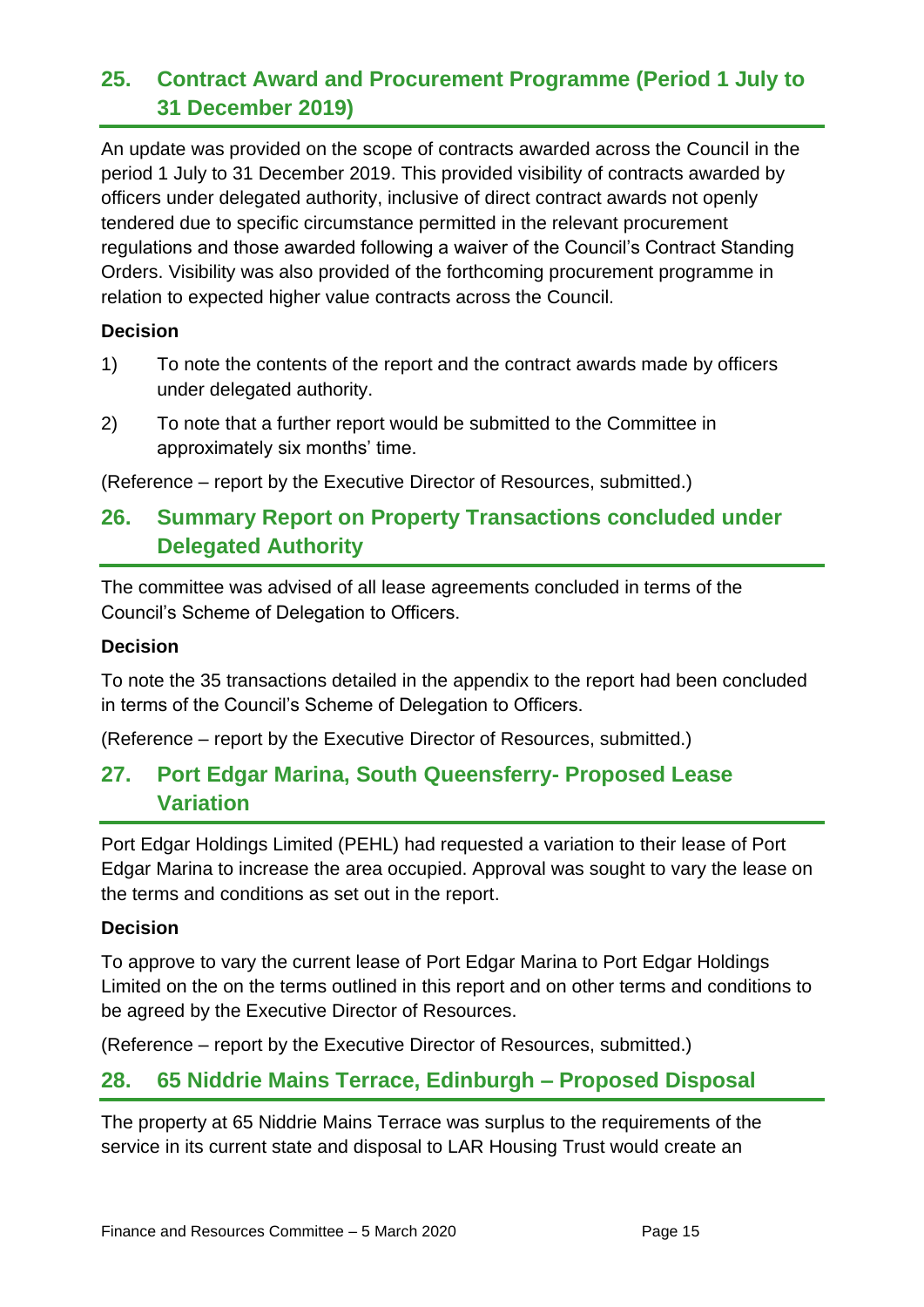opportunity to deliver quality homes and support for people with learning disabilities. Approval was sought to dispose of the property to LAR Housing Trust.

### **Decision**

To approve the disposal of 65 Niddrie Mains Terrace to LAR Housing Trust on the terms and conditions as outlined in the report and on other terms and conditions to be agreed by the Executive Director of Resources.

(Reference – report by the Executive Director of Resources, submitted.)

# **29. 8-13 Johnston Terrace, Edinburgh - Proposed New Lease**

The retail unit at 8 – 13 Johnston Terrace was currently let to GL Attractions Limited. The existing lease expired on 30 June 2020 and the tenant had requested a new 25 year lease. Approval was sought to grant a new lease to GL Attractions Limited on the terms and conditions outlined in the report.

### **Decision**

To approve a 25 year lease to GL Attractions Limited of premises at 8 – 13 Johnston Terrace, Edinburgh, on the terms outlined in this report and on other terms and conditions to be agreed by the Executive Director of Resources.

(Reference – report by the Executive Director of Resources, submitted.)

# **30. 301-303 Cowgate, Edinburgh- Proposed New Lease**

The retail unit at 301 – 303 Cowgate was currently let to Crescent Print Limited. The existing lease expired on 31 March 2020 and the tenant had requested a new 15 year lease. Approval was sought to grant a new lease to Crescent Print Limited on the terms and conditions outlined in the report.

### **Decision**

To approve a 15 year lease to Crescent Print Limited of retail premises at 301 – 303 Cowgate, Edinburgh, on the terms outlined in this report and on other terms and conditions to be agreed by the Executive Director of Resources.

(Reference – report by the Executive Director of Resources, submitted.)

# **31. Leith Fort Gatehouse, North Fort Street, Edinburgh Proposed New Lease**

A listed former gatehouse at the Leith Fort affordable housing development remained vacant. Port of Leith Housing Association had approached the Council to acquire the building for refurbishment to a community use. Approval was sought to grant a new lease, with an option to purchase, to Port of Leith Housing Association on the terms and conditions outlined in the report.

### **Decision**

To approve a 20-year lease, with an option to purchase, to Port of Leith Housing Association of the former gatehouse premises at North Fort Street, Edinburgh, on the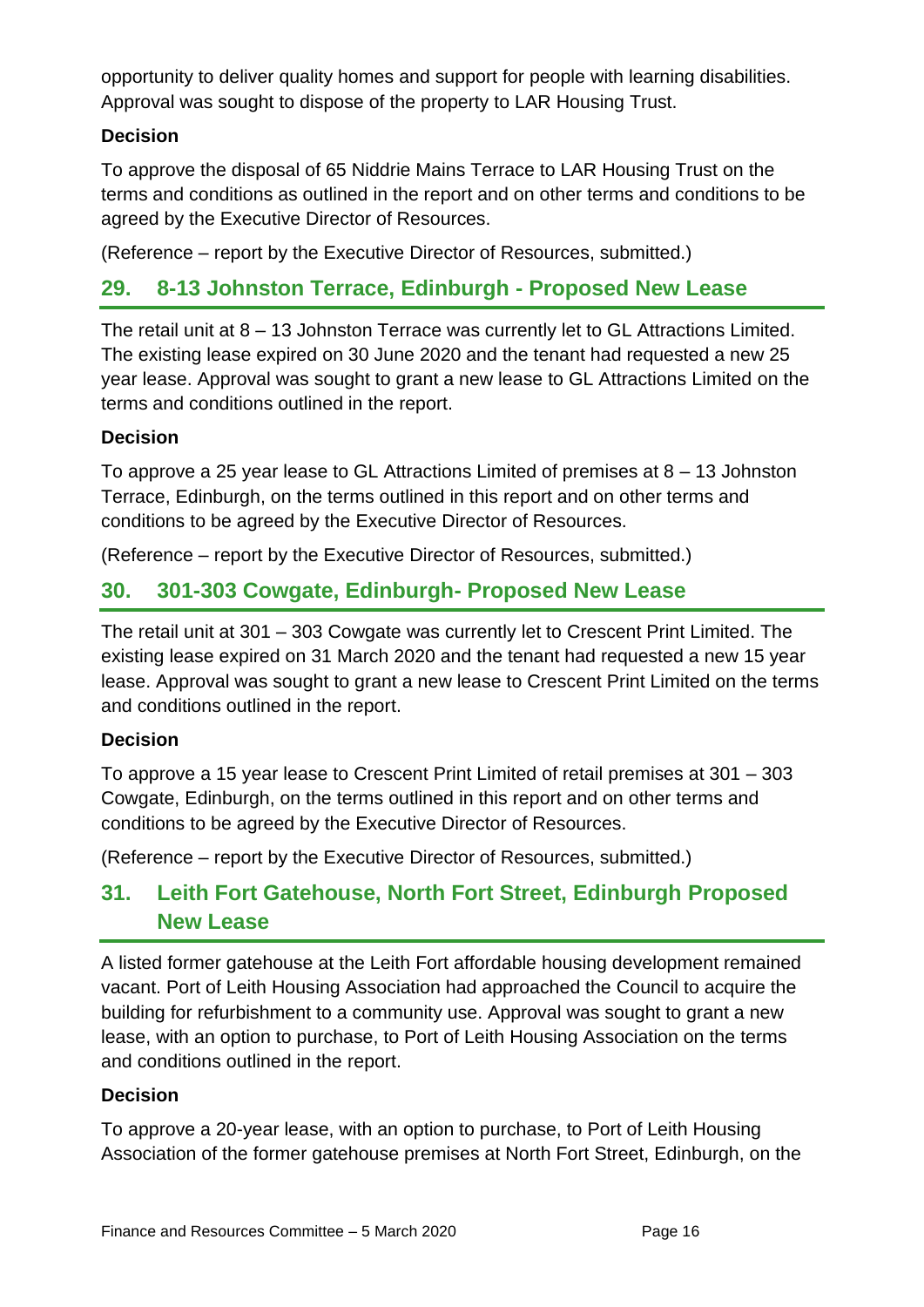terms outlined in this report and on other terms and conditions to be agreed by the Executive Director of Resources.

(Reference – report by the Executive Director of Resources, submitted.)

# **32. 25X Lochend Road South, Edinburgh – Proposed New Lease**

Lochend Football Academy currently occupied land at 25X Lochend Road South, Edinburgh. Their current lease expired in 2016 and was now running on a year to year basis. Approval was sought to grant a new 10 year lease, on the terms and conditions outlined in the report.

### **Decision**

To approve a 10 year lease to Lochend Football Academy, on the terms and conditions as outlined in the report and on other terms and conditions to be agreed by the Executive Director of Resources.

(Reference – report by the Executive Director of Resources, submitted.)

# **33. Former Coach House, Spylaw Park, Colinton – Community Asset Transfer**

Approval was sought to dispose of the Former Coach House located at Spylaw Park, Colinton to Colinton Village Enterprise on the terms outlined in the report. The proposed sale was a Community Asset Transfer under Part Five of the Community Empowerment (Scotland) Act 2015.

### **Decision**

To approve the disposal of the Former Coach House located at Spylaw Park, Colinton to Colinton Village Enterprise on the terms as specified in the Community Asset Transfer request report and on such other terms and conditions to be agreed by the Executive Director of Resources.

(Reference – report by the Executive Director of Resources, submitted.)

# **34. 4 Duncan Place – Community Asset Transfer**

Approval was sought to dispose of part of the former Resource Centre located at 4 Duncan Place Edinburgh to the Duncan Place community group on the terms as specified in the Community Asset Transfer request which were outlined in the report. The proposed sale was a Community Asset Transfer under Part Five of the Community Empowerment (Scotland) Act 2015.

### **Decision**

- 1) To approve the disposal of part of the former Resource Centre at 4 Duncan Place to the Duncan Place community group on the terms as specified in the Community Asset Transfer request and on such other terms and conditions to be agreed by Executive Director of Resources.
- 2) To thank officers and volunteers of the management committee for their work.

(Reference – report by the Executive Director of Resources, submitted.)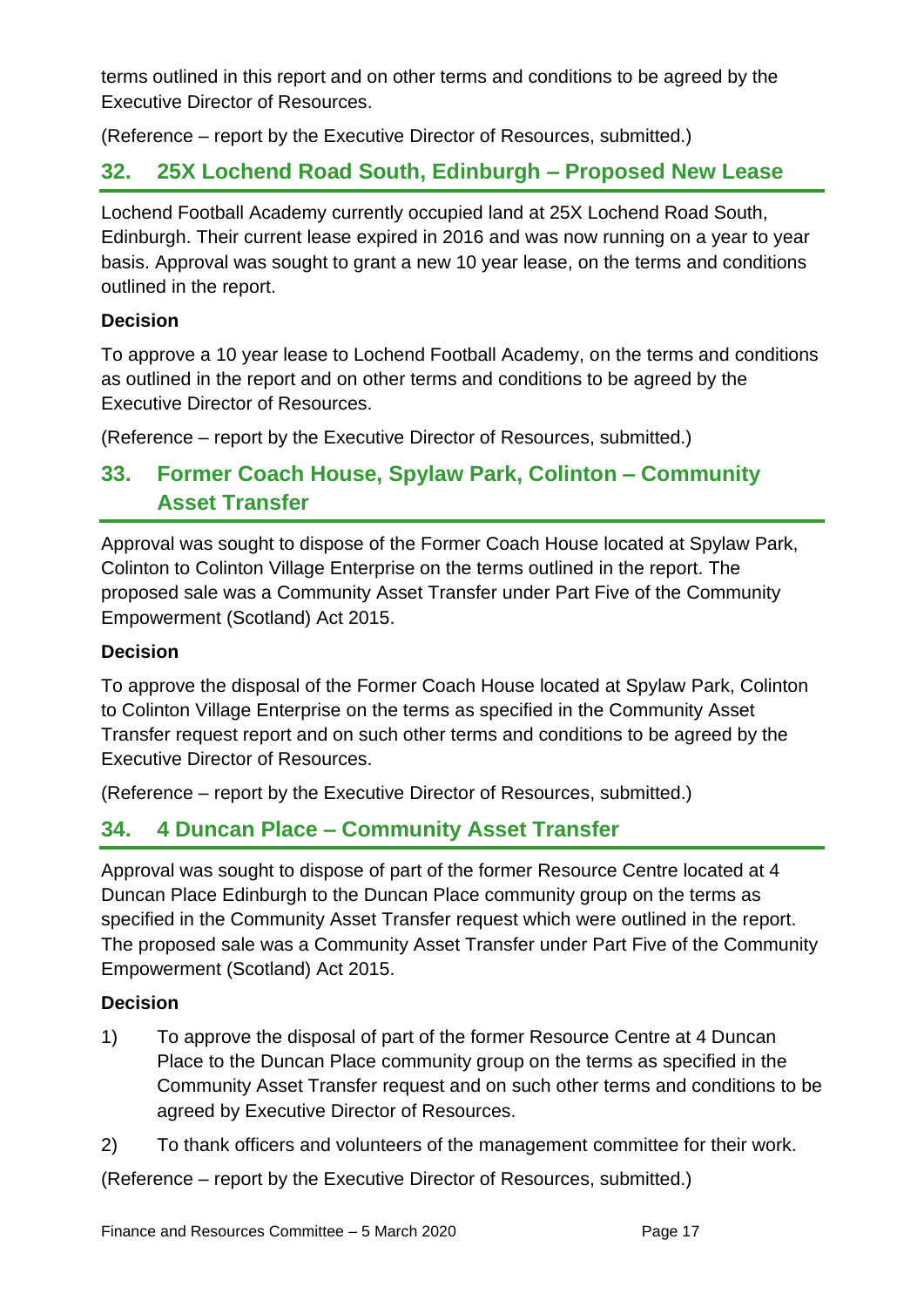# **35. North Cairntow Gypsy/Traveller Site – Proposed Transfer to Housing Revenue Account**

The Housing service had been working with the residents of the North Cairntow Gypsy/Traveller site to improve the site since 2017 and a final design had been agreed for a redevelopment of the site. Approval was sought to transfer the site from the General Fund to the Housing Revenue Account (HRA) to allow the project to form part of the 2020/21 HRA capital programme.

#### **Decision**

To approve the transfer of the site from the General Fund to the HRA to allow the improvement project to form part of the 2020/21 HRA capital programme.

(Reference – report by the Executive Director of Resources, submitted.)

# **36. Land at Meadowbank (Site C), Edinburgh – Proposed Transfer to Housing Revenue Account**

On 10 March 2016, the Council approved the transfer of Sites A and B within the surplus land at Meadowbank to the Housing Revenue Account (HRA) for residential development. At that time, it was proposed that the remaining site, site C, would be placed on the open market for sale for private development.

In response to extensive community consultation, the masterplan for the wider site now proposed that site C was high density housing for rent and formed part of the Council led development. In order to progress with the delivery of new homes and to secure grant funding to support the delivery of affordable housing approval was sought to transfer Site C to the Housing Revenue Account.

### **Decision**

To approve the transfer of land referred to as Site C Meadowbank, Edinburgh to the HRA on the terms and conditions as outlined in the report and on other terms and conditions to be agreed by the Executive Director of Resources.

(References – Act of Council No 11 of 10 March 2016; report by the Executive Director of Resources, submitted.)

# **37. Land at Howdenhall Road, Edinburgh – Proposed Transfer to Housing Revenue Account**

The development of the current Howdenhall Centre created a development site following the demolition of the original facility. The site had been identified as an opportunity for inclusion in the Council's house building programme and contribute to the delivery of more affordable housing in the City. Approval was sought to transfer the development site to the Housing Revenue Account (HRA).

### **Decision**

To approve the transfer of land at Howdenhall Road, Edinburgh to the HRA on the terms and conditions as outlined in the report and on other terms and conditions to be agreed by the Executive Director of Resources.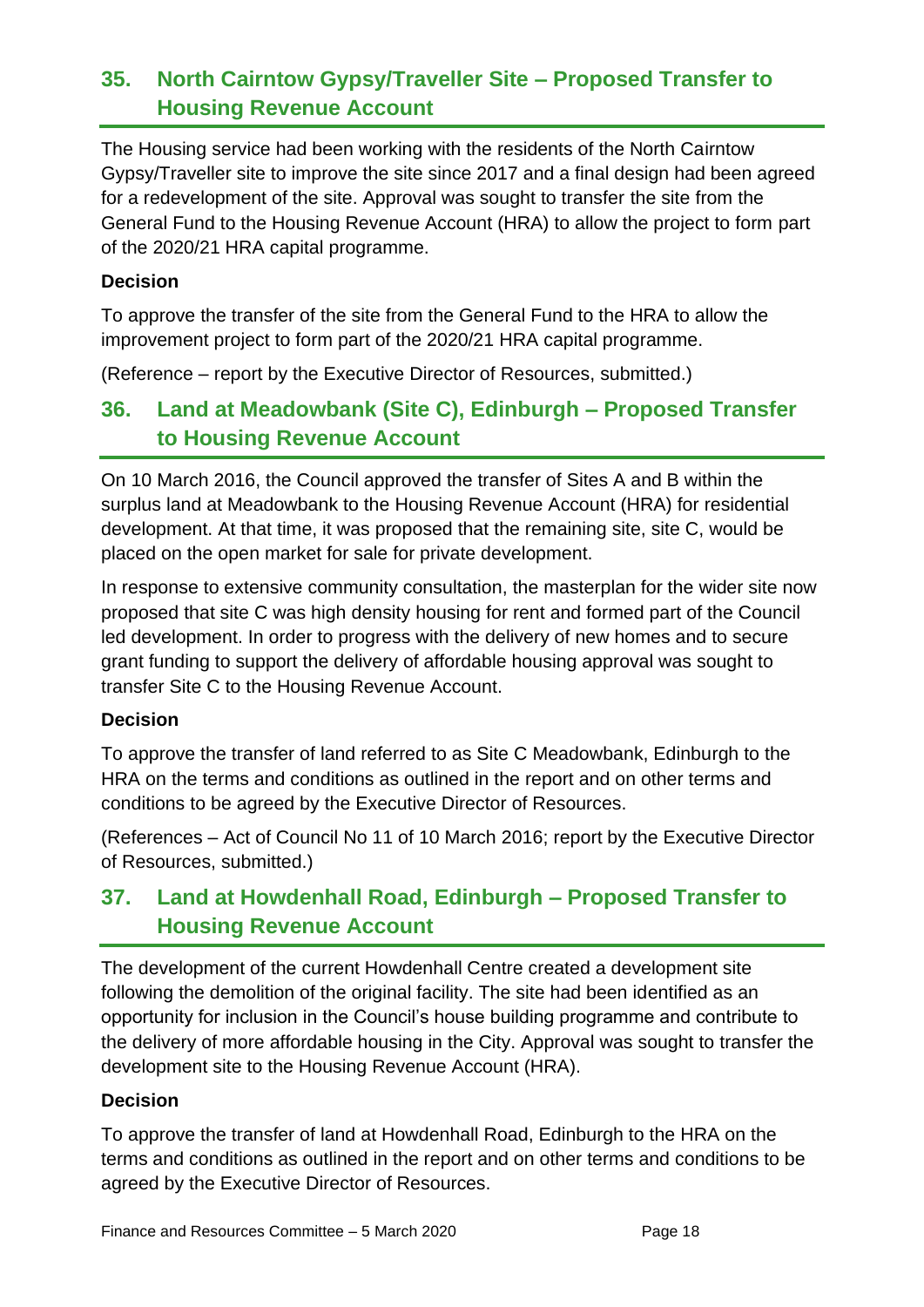(Reference – report by the Executive Director of Resources, submitted.)

# **38. Proposed Capital Spend for Compliance Works at Sholamoor and Springfield Cottages, Penicuik**

The Council owned two former staff houses next to the former City of Edinburgh Council run Wellington School, near Penicuik. A third house was sold in June 2019. Both of the remaining houses did not comply with the Scottish Housing Quality Standard and were in need of essential upgrade maintenance. The houses were occupied by the tenants on Scottish Secure Tenancies.

Approval was sought to utilise part of the capital receipt, from the sale of the third house, to fund upgrade works to the other two properties.

### **Decision**

To approve that part of the capital receipt from the sale of the former school staff house, Cockburn Cottage, could be utilised on urgent compliance works at the neighbouring Sholamoor and Springfield Cottages, Penicuik.

(Reference – report by the Executive Director of Resources, submitted.)

# **39. Award of Contracts for Supported Bus Services**

On 12 June 2018 of a Framework Agreement for the Supply of Supported Bus Services was approved. The results of a tendering process undertaken to procure new fully subsidised bus services and the measures taken to deliver service improvements within the overall context of the existing budget allocation were provided.

### **Decision**

To approve the award of four contracts for supported bus services which were undertaken as mini-competitions utilising the Supported Bus Services Framework Agreement for an initial period of two years, to commence in June 2020, with two further optional 12 month extensions:

- i) To award one contract to Edinburgh Coach Lines Ltd for fully subsidised service 13 at a cost of £219,000 annually (£876,000 for the full contract term including extensions).
- ii) To award three contracts to First Scotland East Ltd for fully subsidised service 20 at a cost of £499,200 annually (£1,996,800 for the full contract term including extensions), fully subsidised service 63 at a cost of £370,240 annually (£1,480,960 for the full contract term including extensions) and fully subsidised service 68 at a cost of £78,000 annually (£312,000 for the full contract term including extensions).

(References – Finance and Resource Committee 12 June 2020 (item 42); report by the Executive Director of Place, submitted.)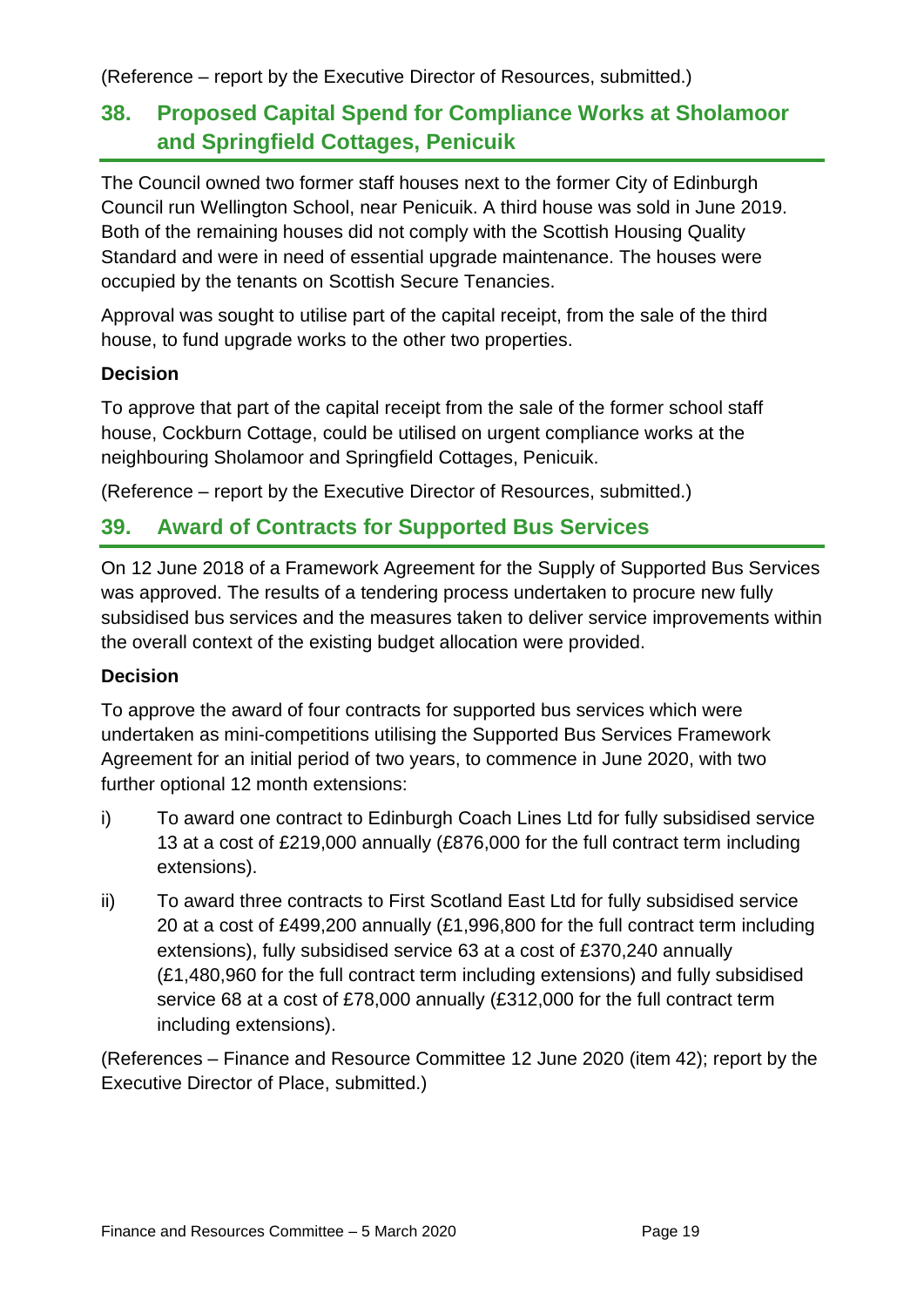# **40. Extension of Contract for Blood Borne Virus (BBV) Step Up/Step Down, Care and Treatment Support Service**

Approval was sought for an extension to the block contract for two years to allow adequate time for a commissioning exercise to be undertaken for this service to meet the current and future needs of people who require it. The existing service was meeting the complex needs of service users and was a unique residential service. However, with other opportunities happening elsewhere, this now provided the platform to look in depth at what was required, how it might be delivered and then how that would be commissioned.

### **Decision**

1) To approve the extension of the contract from 1 April 2020 for two years for the provision of the Blood Borne Virus (BBV) Step Up/Step Down, Care and Treatment Support Service provided by Waverley Care at Milestone House. The current value of this contract was £555,977 per annum.

(Reference – report by the Chief Officer, Edinburgh Health and Social Care Partnership, submitted.)

# **41. Edinburgh International Conference Centre hotel and hotel school – Business Case**

The Committee, in terms of Section 50(A)(4) of the Local Government (Scotland) Act 1973, excluded the public from the meeting during consideration of the following item of business for the reason that it involved the likely disclosure of exempt information as defined in Paragraphs 8 and 9 Part 1 of Schedule 7(A) of the Act.

A business case was provided for the Council entering into a 25-year head lease on a hotel of around 365 bedrooms that is being developed at The Haymarket Edinburgh by Quartermile Developments Limited. The Council would in turn sub lease the hotel to Edinburgh International Conference Centre Limited (EICC), who would operate the hotel under a Franchise Agreement with an international hotel brand as well as operating a hotel school based in the hotel in partnership with Edinburgh College.

Members agreed to consider the content of the appendix and the decision of this item in private due to the appendix containing commercially sensitive information.

#### **Motion**

- 1) To note the proposed EICC hotel and hotel school project as set out in the report and the business case.
- 2) To note that there was no new call on Council capital or revenue budgets.
- 3) To note that the project was forecast to generate sufficient income to meet all EICC Ltd capital replacement requirements as well as surpluses for redistribution to the Council in later years.
- 4) To note that delegated authority would be granted to the Chief Executive (or any such other officer as they shall sub-delegate to) to proceed with the Agreement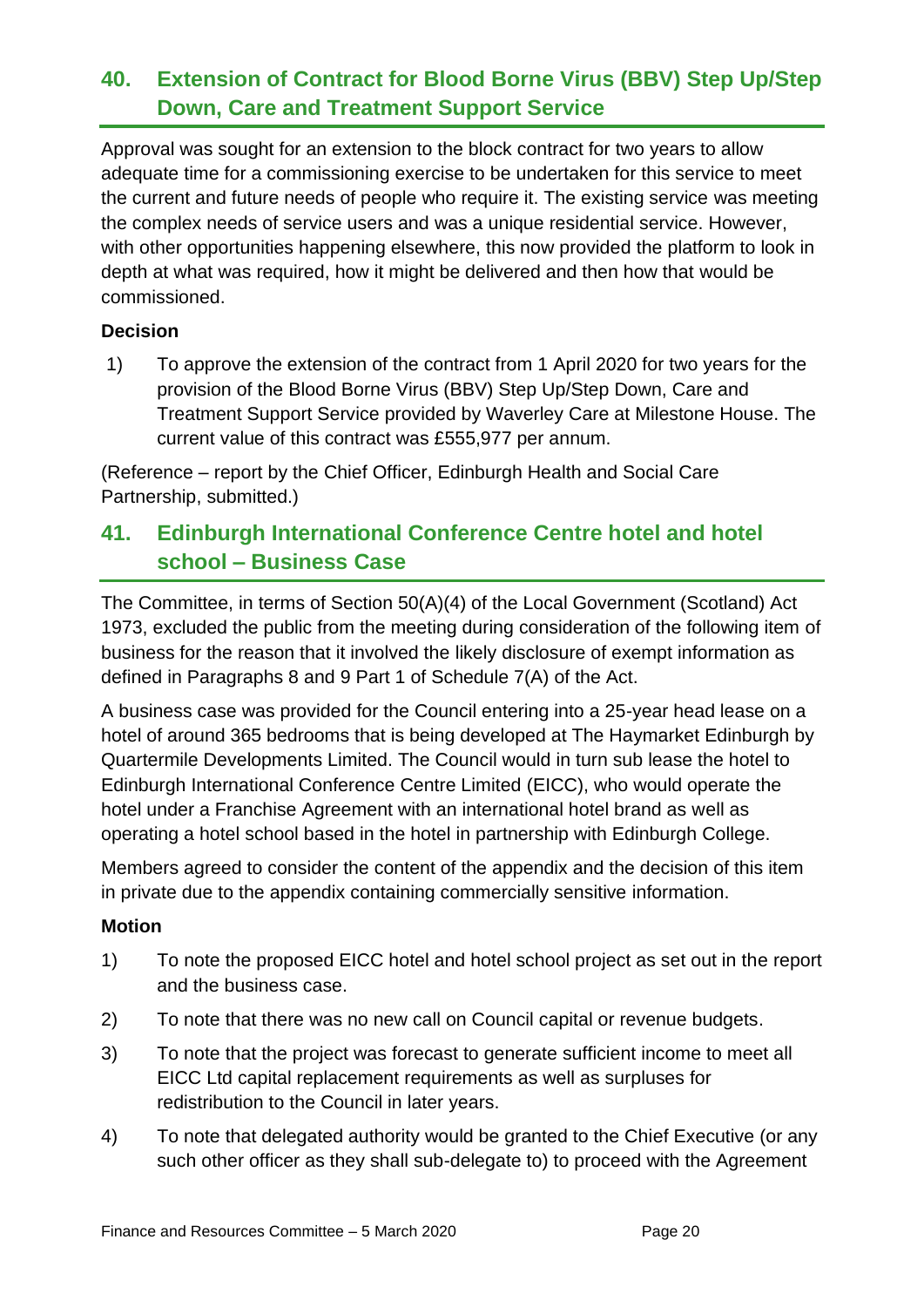for Head Lease, the Agreement for Sub Lease, and any other agreements and actions required to commence the project.

- 5) To note that the Strategic Delivery Agreement which would be entered into between the Council and Edinburgh International Conference Centre Limited (as referenced in the business case) would be presented to the Housing, Homelessness and Fair Work Committee for approval.
- 6) To refer the report to Council for a decision on proceeding with the EICC hotel and hotel school project.
- moved by Councillor Rankin, seconded by Councillor Griffiths

#### **Amendment**

- 1) To note the hard work carried out by officers and staff at EICC in preparing a detailed business case and to thank them for that work.
- 2) To recognise the council's commitment to achieve net zero carbon status by 2030, in the context of a shared global imperative to meet the same goal.
- 3) To recognise that business models which rely on significant numbers of people travelling frequently internationally, especially by flying, were extremely difficult to reconcile with the imperative outlined in in 1.2 of the report.
- 4) To acknowledge that the EICC currently hosted events which attracted international audiences; however, did not consider it consistent with the city's net zero carbon ambitions to embed that assumption into future development;
- 5) To note that the hotel business case works within a 20% reduction in occupancy and that may be considered well within "business-as-usual" norms; but that the challenge for the next 10 years and beyond was highly disruptive to businessas-usual norms.
- 6) To therefore agree to reject the hotel business case as posing a high risk to the council over the 25 year period envisaged; and increasing council complicity with high-carbon business models.
- 7) To instruct officers to work with EICC to develop alternative ways of funding capital investment; developing a programme of events which focused on lowerimpact travel modes; and to continue to develop the idea of a hotel school with Edinburgh College and other operators.
- motion by Councillor Corbett, seconded by Councillor Booth

### **Voting**

For the motion **For the motion** For the amendment - 2 votes

(For the motion – Councillors Aldridge, Bruce, Dixon, Griffiths, Hutchison, Mowat, Munn, Rankin and Watt.

For the amendment – Councillors Booth and Corbett.)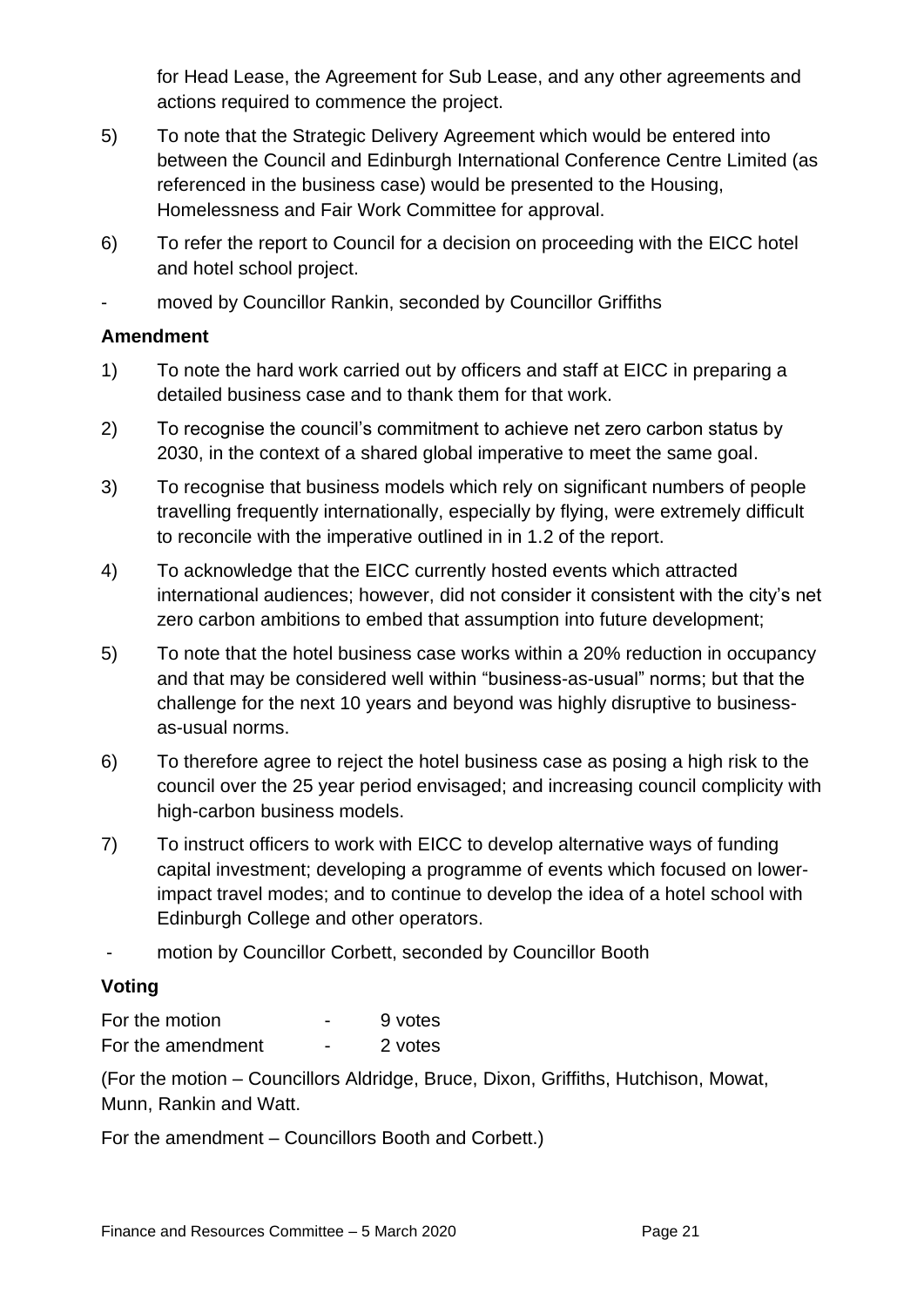## **Decision**

To approve the motion by Councillor Rankin.

(References – Finance and Resource Committee 10 October 2019 (item 28); report by the Executive Director of Resources, submitted.)

# **42. Tron Kirk, Edinburgh**

The Committee, in terms of Section 50(A)(4) of the Local Government (Scotland) Act 1973, excluded the public from the meeting during consideration of the following item of business for the reason that it involved the likely disclosure of exempt information as defined in Paragraphs 8 and 9 Part 1 of Schedule 7(A) of the Act.

An update was provided on the short-term leasing proposals for the Tron Kirk.

### **Decision**

- 1) To note the options and agree to explore the Council's involvement in helping to fund the capital allocation of the public square improvements at Hunter Square as the project developed.
- 2) To agree that officers further work with the Old Town Projects Limited (OTP) on a revenue solution, which removed the aspect of losses already incurred and project development costs which should not be borne by the Council.
- 3) To agree to delegate to the Executive Director of Resources, in consultation with the Convener and Vice Convener of Finance and Resources, the approval of a revenue solution, using discounted rent.

(References – Finance and Resources Committee 8 February 2018 (item 12); report by the Executive Director of Resources, submitted.)

# **43. Marketing Edinburgh**

The Committee, in terms of Section 50(A)(4) of the Local Government (Scotland) Act 1973, excluded the public from the meeting during consideration of the following items of business for the reason that it involved the likely disclosure of exempt information as defined in Paragraphs 8 and 9 Part 1 of Schedule 7(A) of the Act.

An update was provided on the current and future financial position of Marketing Edinburgh.

### **Motion**

- 1) To note the work undertaken since November 2019 to clarify the financial position and financial sustainability of Marketing Edinburgh and the plans to develop a future business model for the organisation focused on convention and business tourism.
- 2) To approve the ring-fencing of funds to support Marketing Edinburgh to meet the anticipated liabilities made.
- 3) To note that Marketing Edinburgh could also require financial support for cash flow purposes through 2020/21 and agree that any additional cash requirement would be subject to separate Committee consideration.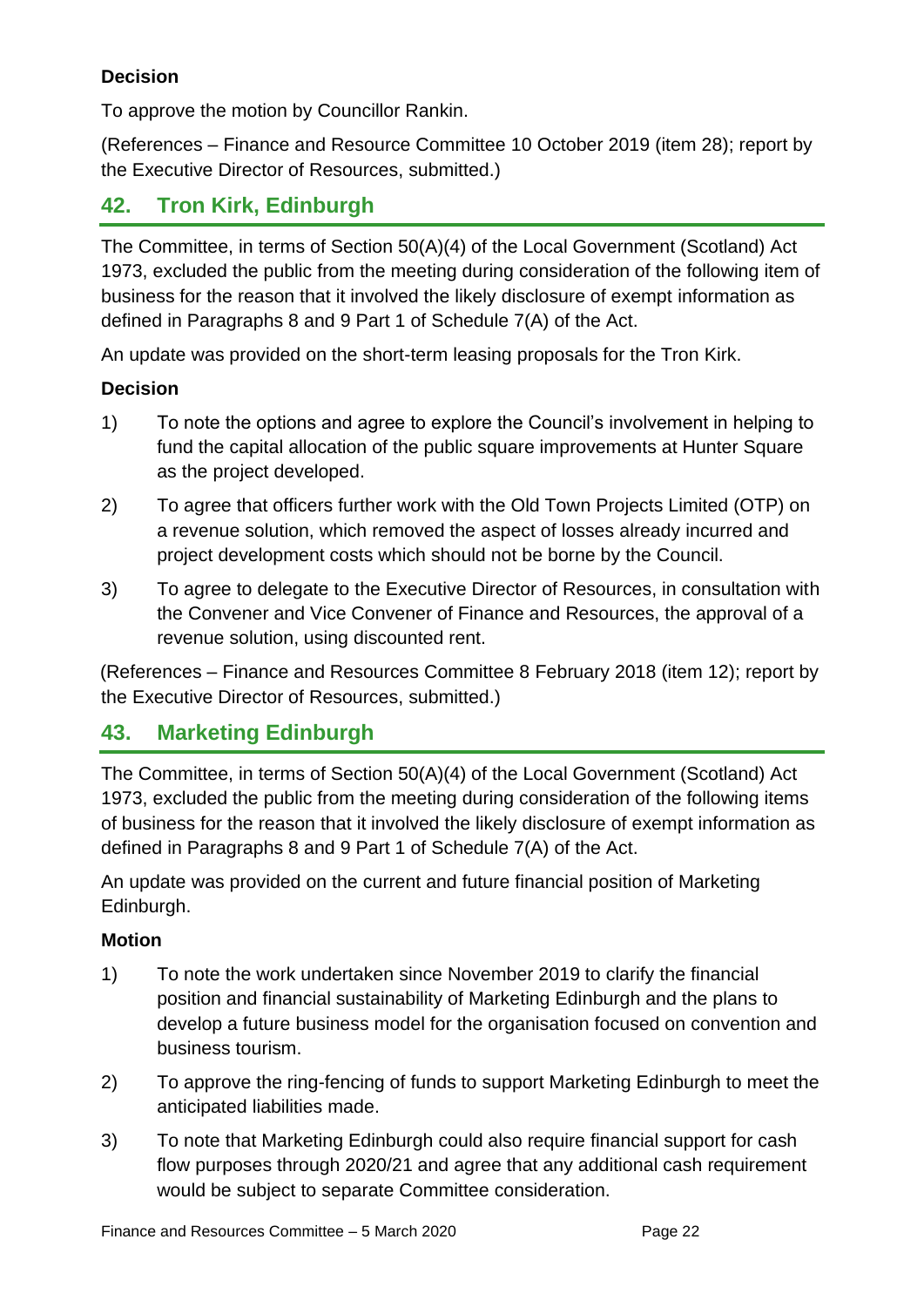- 4) To come back with the figure of outstanding income.
- 5) To agree to circulate the business plan to members subject to agreement from the Board of Marketing Edinburgh.
- moved by Councillor Rankin, seconded by Councillor Griffiths

### **Amendment 1**

- 1) To note the work undertaken since November 2019 to clarify the financial position and financial sustainability of Marketing Edinburgh and the plans to develop a future business model for the organisation focused on convention and business tourism.
- 2) To approve the ring-fencing of funds to support Marketing Edinburgh to meet the anticipated liabilities made.
- 3) To note that Marketing Edinburgh could also require financial support for cash flow purposes through 2020/21 and agree that any additional cash requirement would be subject to separate Committee consideration.
- 4) To regret that over a period of years no provision appeared to have been made for wind-up costs; and that income owed to the organisation could go back some years as well.
- 5) To agree that EICC as the main beneficiary of subvention commitments should be encouraged to absorb those commitments as detailed in paragraphs 4.11 and 6.5.2 of the report.
- 6) To agree that the funding requirement identified in recommendation 2 should be taken from reserves, not from core revenue budgets, and that any future cash flow requirements highlighted in paragraph 6.6 of the report should be cost neutral over time.
- 7) To come back with the figure of outstanding income.
- 8) To agree to circulate the business plan to members subject to agreement from the Board of Marketing Edinburgh.
- moved by Councillor Corbett, seconded by Councillor Booth

### **Amendment 2**

- 1) To note the work undertaken since November 2019 to clarify the financial position and financial sustainability of Marketing Edinburgh and the plans to develop a future business model for the organisation focused on convention and business tourism.
- 2) To come back with the figure of outstanding income.
- 3) To agree to circulate the business plan to members subject to agreement from the Board of Marketing Edinburgh.
- moved by Councillor Hutchison, seconded by Councillor Mowat

In accordance with Standing Order 21.12, paragraph 5 of Amendment 1 was accepted as an addendum to the motion.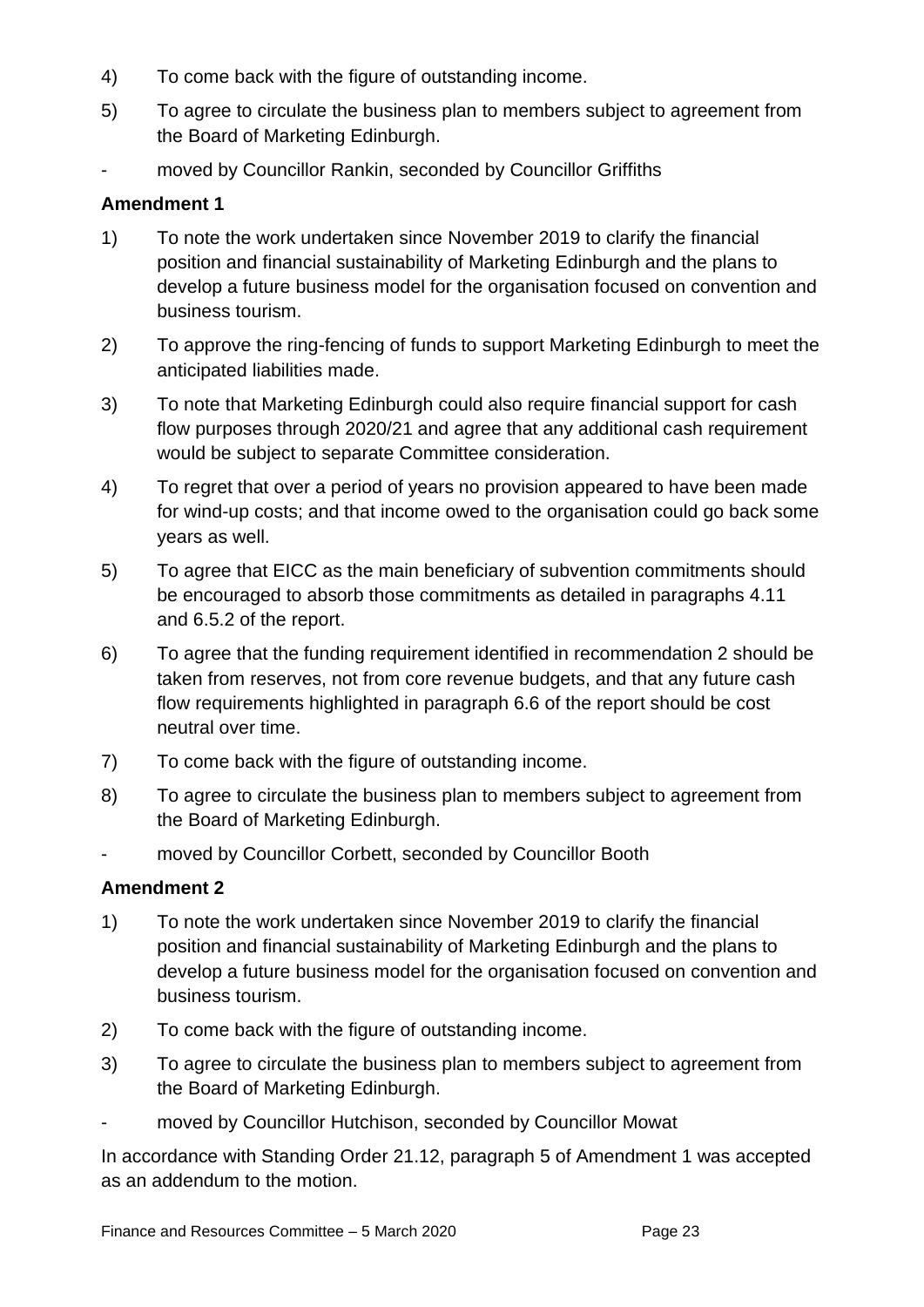# **Voting**

### **First Vote**

| For the Motion  | $\overline{\phantom{0}}$ | 5 votes |  |
|-----------------|--------------------------|---------|--|
| For Amendment 1 | $\overline{\phantom{0}}$ | 3 votes |  |
| For Amendment 2 | $\overline{\phantom{0}}$ | 3 votes |  |

(For the Motion: Councillors Dixon, Griffiths, Munn, Rankin and Watt.

For Amendment 1: Councillors Aldridge, Booth and Corbett.

For Amendment 2: Councillors Bruce, Hutchison and Mowat.)

There being no overall majority, the Convener gave his casting vote for Amendment 1. Amendment 2 fell and a second vote was taken between the Motion and Amendment 1.

### **Second Vote**

| For the Motion  | 5 votes |  |
|-----------------|---------|--|
| For Amendment 1 | 3 votes |  |

(For the Motion: Councillors Dixon, Griffiths, Munn, Rankin and Watt.

For Amendment 1: Councillors Aldridge, Booth and Corbett.

Abstentions: Councillors Bruce, Hutchison and Mowat.)

### **Decision**

To approve the following adjusted motion by Councillor Rankin:

- 1) To note the work undertaken since November 2019 to clarify the financial position and financial sustainability of Marketing Edinburgh and the plans to develop a future business model for the organisation focused on convention and business tourism.
- 2) To approve the ring-fencing of funds to support Marketing Edinburgh to meet the anticipated liabilities made.
- 3) To note that Marketing Edinburgh could also require financial support for cash flow purposes through 2020/21 and agree that any additional cash requirement would be subject to separate Committee consideration.
- 4) To agree that EICC as the main beneficiary of subvention commitments should be encouraged to absorb those commitments as detailed in paragraphs 4.11 and 6.5.2 of the report.
- 5) To come back with the figure of outstanding income.
- 6) To agree to circulate the business plan to members subject to agreement from the Board of Marketing Edinburgh.

(References – Housing and Economy Committee 6 June 2019 (item 11); report by the Executive Director of Resources, submitted.)